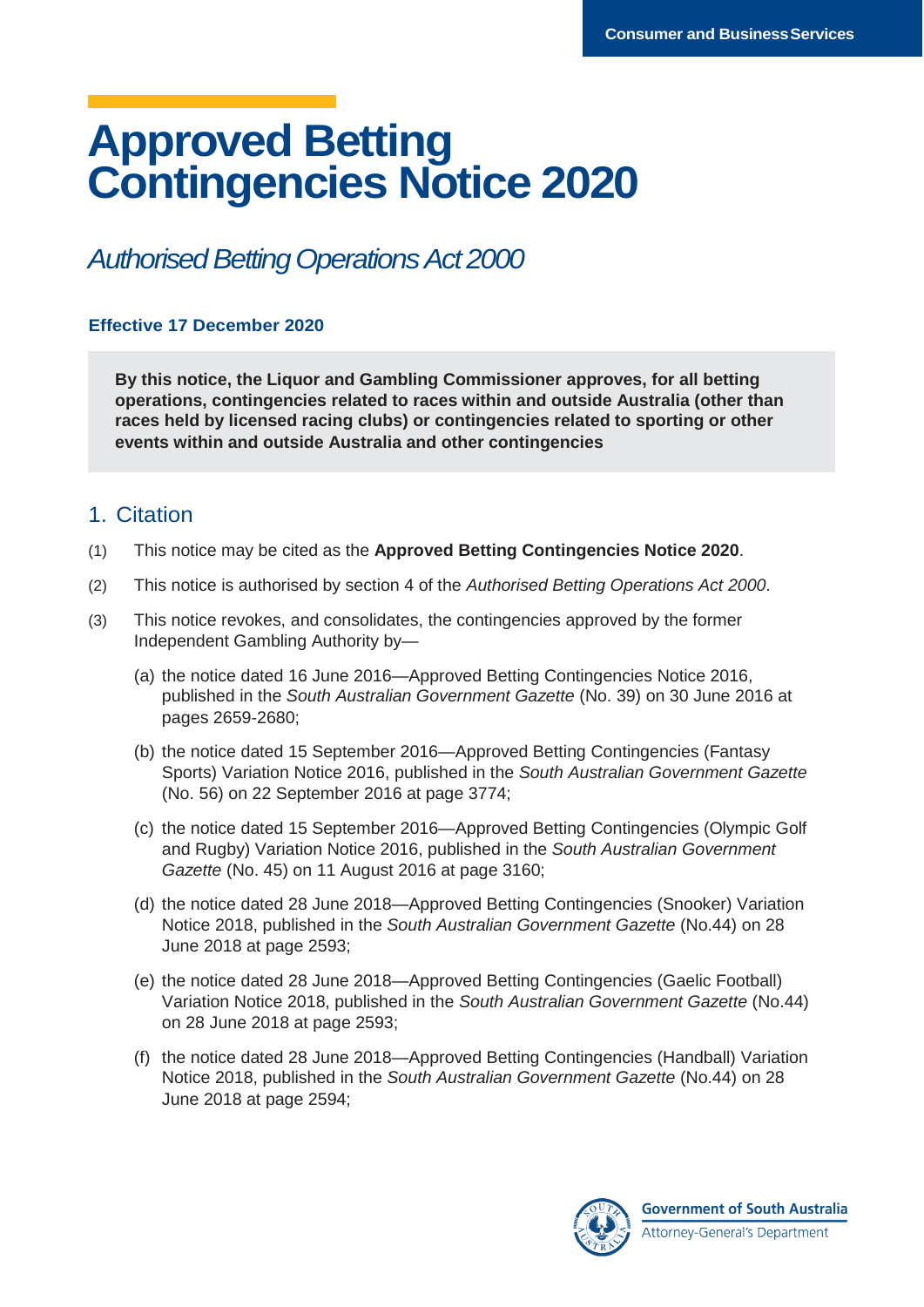- (g) the notice dated 28 June 2018—Approved Betting Contingencies (Volleyball) Variation Notice 2018, published in the *South Australian Government Gazette* (No.44) on 28 June 2018 at page 2594;
- (h) the notice dated 28 June 2018—Approved Betting Contingencies (Gridiron (Non US)) Variation Notice 2018, published in the *South Australian Government Gazette* (No.44) on 28 June 2018 at page 2595—

and by all notices amending them.

## 2. Purpose

This notice comes into effect on the date determined by the Commissioner by notice published in the South Australian Government Gazette.

This notice consolidates all contingencies approved by Approved Betting Contingencies Notices in force as at the date that Part 2 of the *Statutes Amendment (Gambling Regulation) Act* 2019 commenced.

The Commissioner may by notice in the Gazette vary or revoke an approval in accordance with section 4(2) of the *Authorised Betting Operations Act 2000*.

## 3. Approval of contingencies

- (1) The contingencies described in Schedule 1, by reference to an Event or events and one or more propositions, are approved.
- (2) The approvals granted by sub-clause (1) are limited by—
	- (a) the extent to which a gambling provider's licence (in the case of an on-course totalisator betting licence, a bookmaker's licence or the major betting operations licence) or prescribed interstate licence (in the case of an authorised interstate betting operator) permits the gambling provider to accept bets; and
	- (b) the extent to which a proposition is capable is being offered as a bet type in relation to an event having regard to the nature, characteristics, scoring system and rules for the event.

## 4. Interpretation and definitions

- (1) The definitions set out in the dictionary in Schedule 2 apply, except to the extent to which they are inconsistent with the context or subject matter.
- (2) The specifications of events in the list of events set out in Schedule 3 apply, except to the extent to which they are inconsistent with the context or subject matter.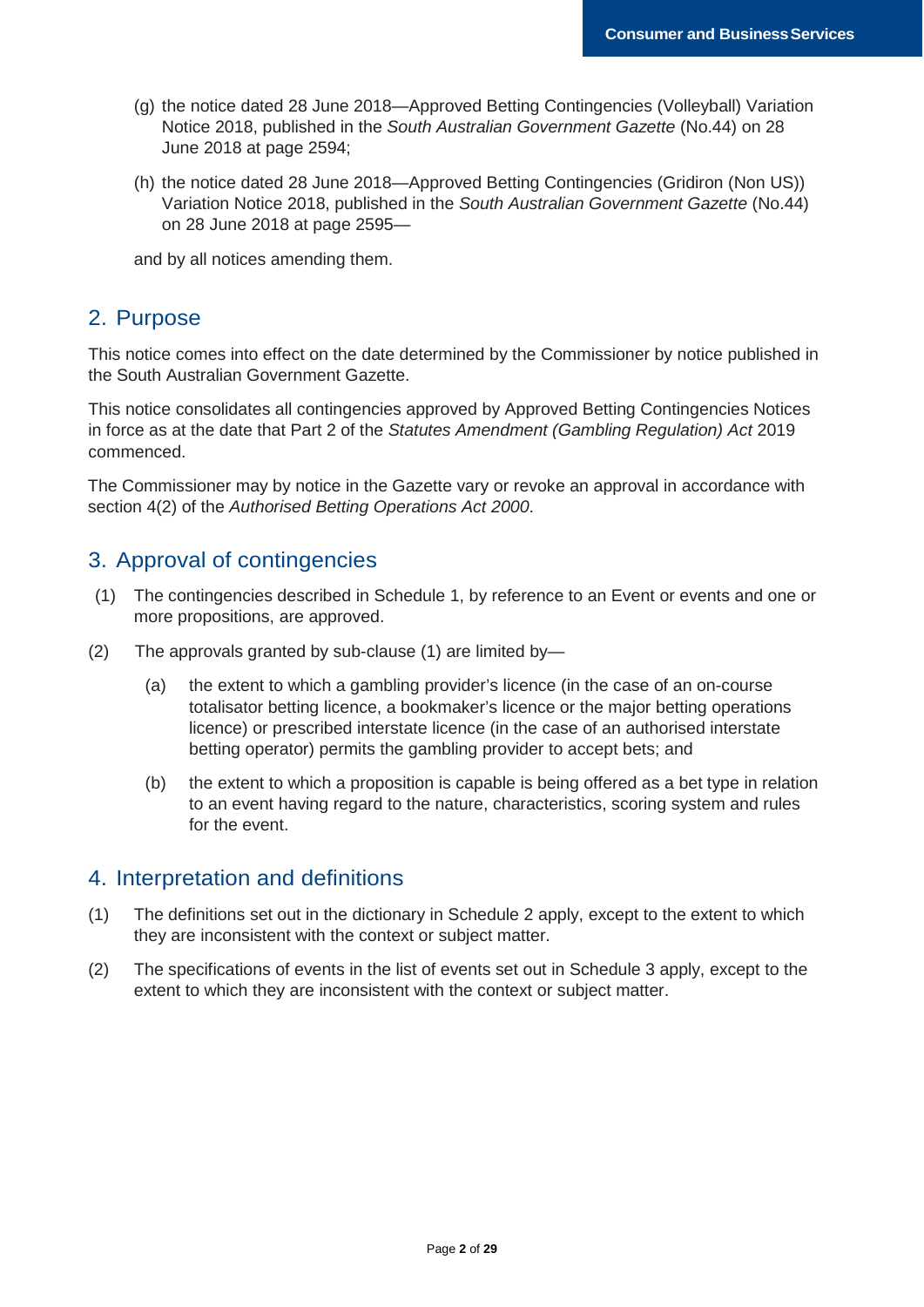## **Schedule 1—Approved contingencies**

| Racing                                 | Win, Place, Quinella, Forecast, Trio, Trifecta, First4, Double, Treble, Fourtrella, Fortune 8, Any Two,                                                                                                                                                                                                                                                                                                                                                                                                                                                                                                                                                                                                                                                                                                                                                                                                |
|----------------------------------------|--------------------------------------------------------------------------------------------------------------------------------------------------------------------------------------------------------------------------------------------------------------------------------------------------------------------------------------------------------------------------------------------------------------------------------------------------------------------------------------------------------------------------------------------------------------------------------------------------------------------------------------------------------------------------------------------------------------------------------------------------------------------------------------------------------------------------------------------------------------------------------------------------------|
| (1)                                    | First 3—Aggregate Entrants' Numbers, Jockeys' Challenge, Trainers' Challenge                                                                                                                                                                                                                                                                                                                                                                                                                                                                                                                                                                                                                                                                                                                                                                                                                           |
| All listed events<br>(2)               | Advance to next round, Closest Game, Correct Time, Dally M Medal, Double, Entrant Out-Place,<br>Entrant Out-Win, Exact Margin, Fantasy Sports Betting; Fastest Lap, Final 8, Finishing Position, First Loss,<br>First Scoring Play, First Win, Forecast, Half Time Full Time Double, Highest Score, Highest Season Finish,<br>High-Low Scoring Double, Last Aussie, Last Team Standing, Leading Goalscorer, Lowest Score, Margin Win,<br>Method of result, Minor Premiership, Multiple Winners, Number scored, Overall performance, Period All Up,<br>Pick 4, Pick 6, Pick the Margins, Pick the Result, Pick the Score, Pick the Winners, Place<br>Player of the Match8, Quinella, Relegation, Team Performance, To Miss Top 8, Top 10, Top 4, Top 5,<br>Top Aussie Finish, Top Overseas Finish, Top scorer, Total Match Points, Treble, Tri-bet, Trifecta, Trio, Win,<br>Winning Score, Wooden Spoon |
| <b>American Football</b><br>(3)        | Yards By Individual                                                                                                                                                                                                                                                                                                                                                                                                                                                                                                                                                                                                                                                                                                                                                                                                                                                                                    |
| <b>Australian Rules Football Games</b> | ANZAC Medal, Brownlow Medal, Brownlow Medal Number of Winning Votes, Coleman Medal,                                                                                                                                                                                                                                                                                                                                                                                                                                                                                                                                                                                                                                                                                                                                                                                                                    |
| (4)                                    | Jack Oatey Medal, Michael Tuck Medal, Most disposals, Norm Smith Medal, Quarter Goals, Time of First Goal                                                                                                                                                                                                                                                                                                                                                                                                                                                                                                                                                                                                                                                                                                                                                                                              |
| <b>Baseball</b><br>(5)                 | First Home Run Hit                                                                                                                                                                                                                                                                                                                                                                                                                                                                                                                                                                                                                                                                                                                                                                                                                                                                                     |
| (6)<br><b>Boxing</b>                   | Exact result, Pick the Round                                                                                                                                                                                                                                                                                                                                                                                                                                                                                                                                                                                                                                                                                                                                                                                                                                                                           |
| <b>Cricket Events</b>                  | Century, Higher opening partnership, Hi-Bat, Hi-Bowl, Most Runs, Most Wickets, Number of run outs,                                                                                                                                                                                                                                                                                                                                                                                                                                                                                                                                                                                                                                                                                                                                                                                                     |
| (7)                                    | Number of Sixes, When Test Ends                                                                                                                                                                                                                                                                                                                                                                                                                                                                                                                                                                                                                                                                                                                                                                                                                                                                        |
| <b>Golf Events</b>                     | Daily Shootout, First Round Leader, Group Betting, International Challenge, Make the Cut, Number of Players                                                                                                                                                                                                                                                                                                                                                                                                                                                                                                                                                                                                                                                                                                                                                                                            |
| (8)                                    | <b>Under Par</b>                                                                                                                                                                                                                                                                                                                                                                                                                                                                                                                                                                                                                                                                                                                                                                                                                                                                                       |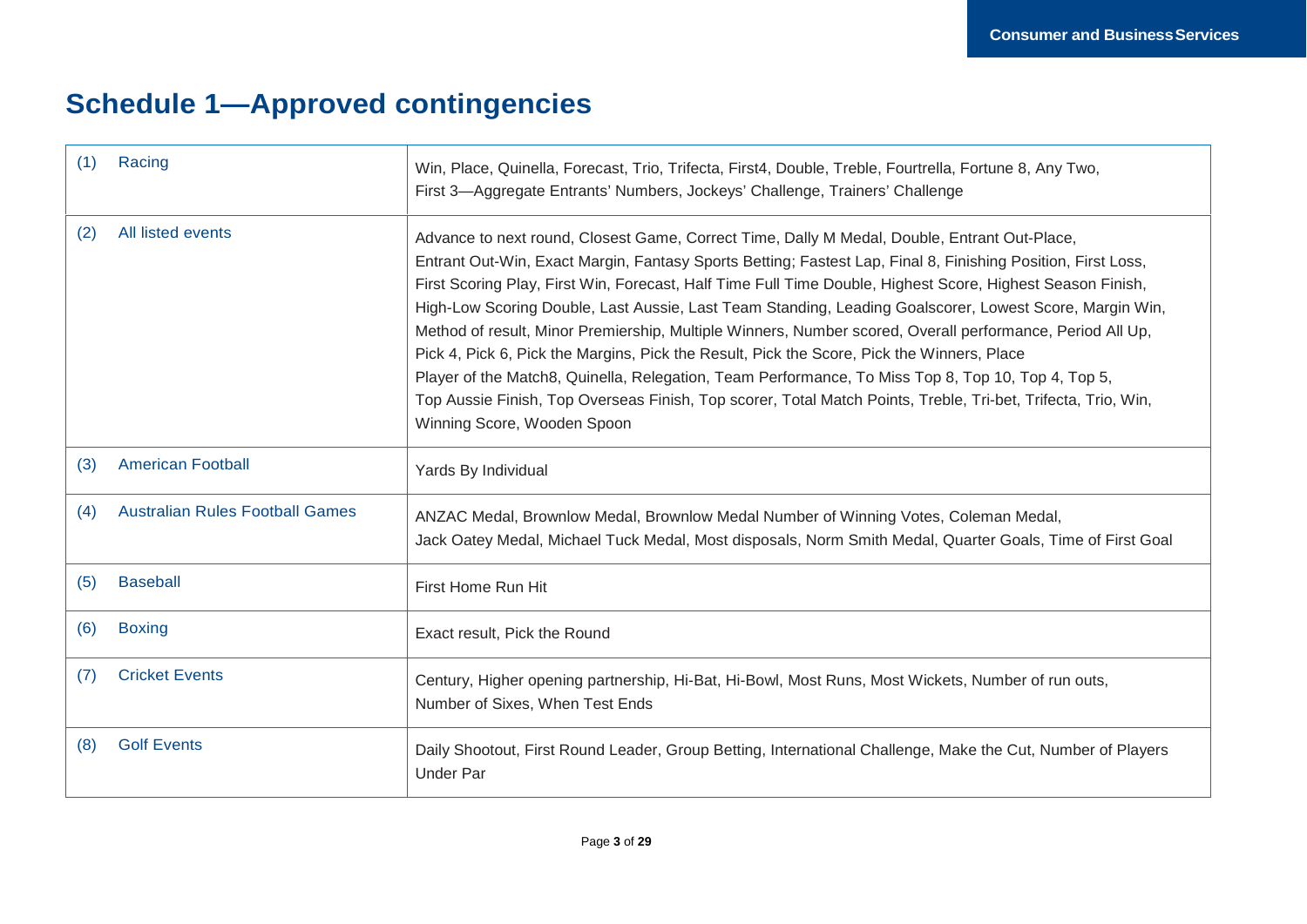| <b>International Tournaments</b><br>(9) | Gold Medal Tally, Total Medal Tally                                                                                                                                                                                                                                                                                                                                    |
|-----------------------------------------|------------------------------------------------------------------------------------------------------------------------------------------------------------------------------------------------------------------------------------------------------------------------------------------------------------------------------------------------------------------------|
| $(10)$ Soccer                           | <b>Time of First Goal</b>                                                                                                                                                                                                                                                                                                                                              |
| (11) Softball                           | First Home Run Hit                                                                                                                                                                                                                                                                                                                                                     |
| (12) Tennis Events                      | Exact set score, Number of Aces, Sets Betting.                                                                                                                                                                                                                                                                                                                         |
| (13) Academy Awards                     | Win                                                                                                                                                                                                                                                                                                                                                                    |
| (14) Elections                          | <b>Election Bets</b>                                                                                                                                                                                                                                                                                                                                                   |
| (15) Eurovision                         | Win, finishing position, head to head, make a final, margin win, pick the margins, pick the result,<br>pick the score, pick the winner type, qualify, top 2-10, winning score, wooden spoon                                                                                                                                                                            |
| (16) Snooker                            | Head to head, Period All Up. Overall Performance, Number scored, Total Match Points, Highest Score,<br>Lowest Score, Entrant Out-Win, Entrant Out-Place, Place                                                                                                                                                                                                         |
| (17) Gaelic Football                    | Head to head, Margin Win, Period All Up, Total Match Points, First Score, Last Scorer, Overall Performance,<br>Number Scored, Highest Score, Lowest Score, Qualify, Team Performance, Make final, Place,<br>Entrant Out-Win, Entrant Out-Place, Pick the Winners                                                                                                       |
| (18) Handball                           | Head to head, Period All Up. Overall Performance, Number scored, Total Match Points, Highest Score,<br>Lowest Score, Entrant Out-Win, Entrant Out-Place, Place, Margin Win, Pick the Winners                                                                                                                                                                           |
| (19) Volleyball                         | Head to head, Margin Win, Period All Up, Total Match Points, Number Scored, Pick the Score, First Score,<br>Last Scorer, Overall Performance, Highest Score, Lowest Score, Finishing Position, Team Performance,<br>Qualify, Make final, Wooden Spoon, Entrant Out-Win, Entrant Out-Place, Last Team Standing, Win, Quinella,<br>Forecast, Pick the Winners, First Win |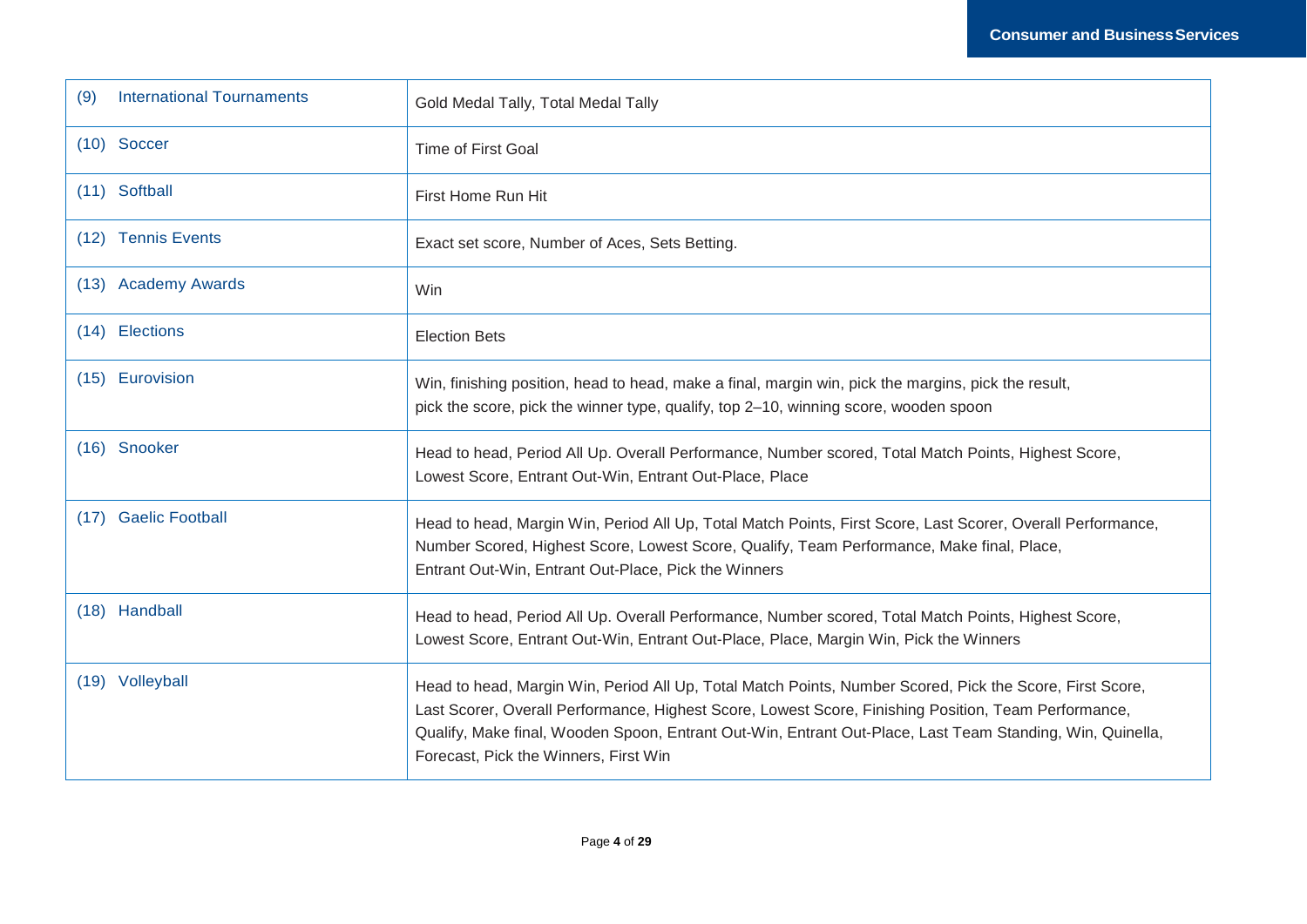| (20) Gridiron (Non US) | Head to head, Margin Win, Period All Up, Total Match Points, Number Scored, Pick the Score, First Score, |
|------------------------|----------------------------------------------------------------------------------------------------------|
|                        | Last Scorer, Overall Performance, Highest Score, Lowest Score, Finishing Position, Period All Up,        |
|                        | Team Performance, Last Team Standing, Win, Quinella, Forecast, Qualify, Make final, Pick the Winners,    |
|                        | Entrant Out-Win, Entrant Out-Place                                                                       |
|                        |                                                                                                          |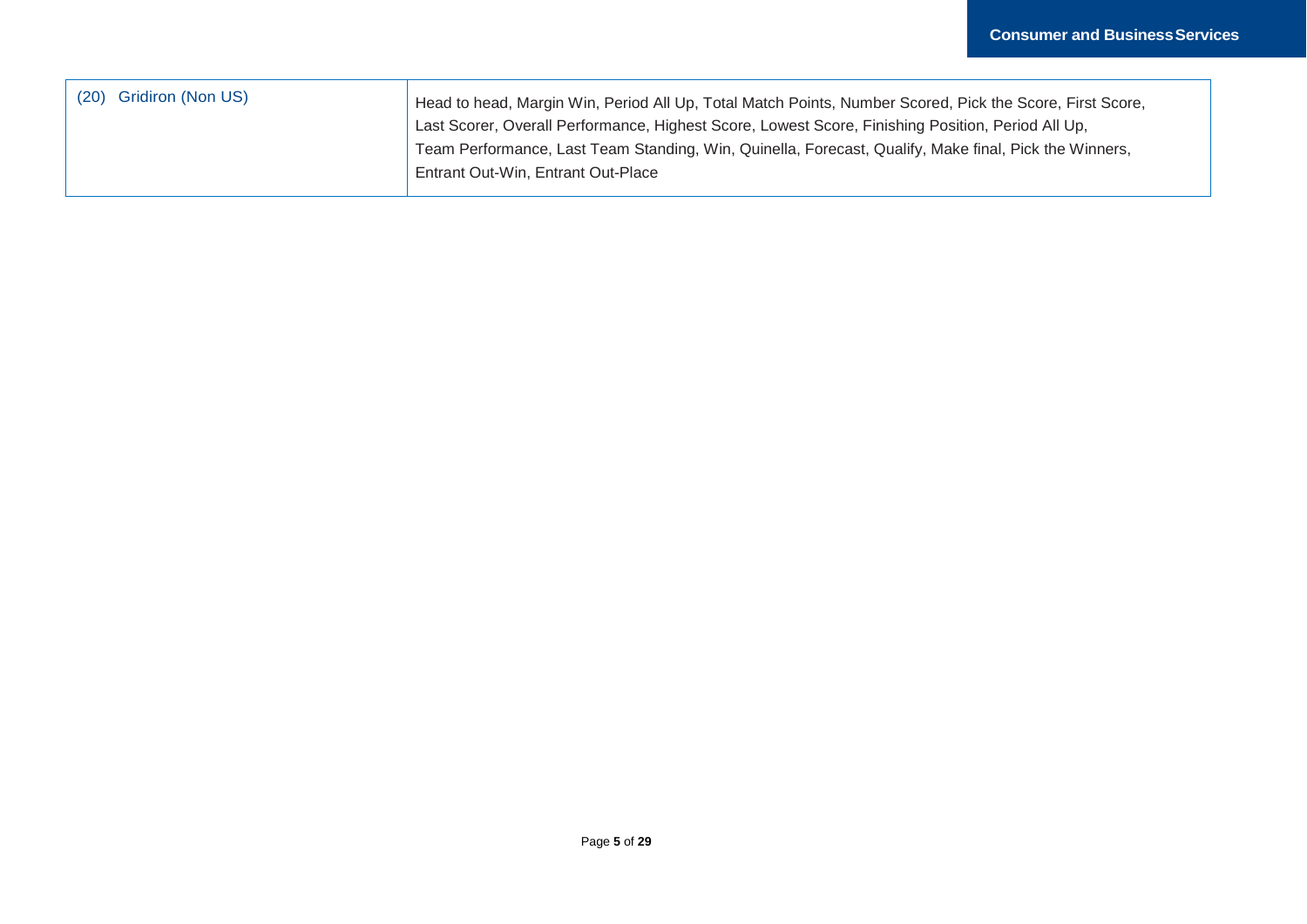## **Schedule 2—Dictionary**

#### **Academy Awards**

means the annual awards presented by the Academy of Motion Picture Arts and Sciences.

#### **Advance to next round**

means the proposition that, in relation to an Event, a specified Entrant will advance to the next round (or discrete part or stage) of the Event.

#### **Any Two**

means the proposition that a combination of two specified Entrants will place (irrespective of order of finishing) in any two of the first three places in a specified Event.

## **Anzac Medal**

means the proposition that a specified player or Entrant will win the Anzac Medal for best on ground in the Anzac Day Australian Rules Football Game as selected by a panel of journalists in the nominated game.

#### **Australian Rules Football Games**

means any Australian rules football game (other than training, promotional, exhibition matches or international rules football games) forming part of a competition conducted by any of the following bodies:

- (a) the Australian Football League or its successor; or
- (b) the South Australian National Football League or its successor; or
- (c) the principal governing body for Australian Rules Football in each State or Territory of Australia (other than South Australia) or its successor.

#### **Brownlow Medal**

means the proposition that a specified player will win the Australian Football League's Brownlow Medal or place in the top four in the Brownlow medal count or that a specified team will accumulate the most votes in relation to its players in the Brownlow Medal count.

#### **Brownlow Medal Number of Winning Votes**

means the proposition that a specified player selected from a group of players nominated by the licensee, or that a specified team from a group of teams nominated by the licensee will receive a specified number of votes, or specified range of votes, or the greatest number of votes in the Australian Football League's Brownlow Medal.

#### **Century**

means the proposition that a specified cricket team's cumulative score will reach 100 runs in a specified innings or at a specified time or within a specified period.

#### **Churchill Medal**

means the proposition that a specified player or Entrant will win the Churchill Medal for best on ground in the National Rugby League Grand Final.

#### **Closest Game**

means the proposition that a specified Event will have the closest result relative to one or more other related Events.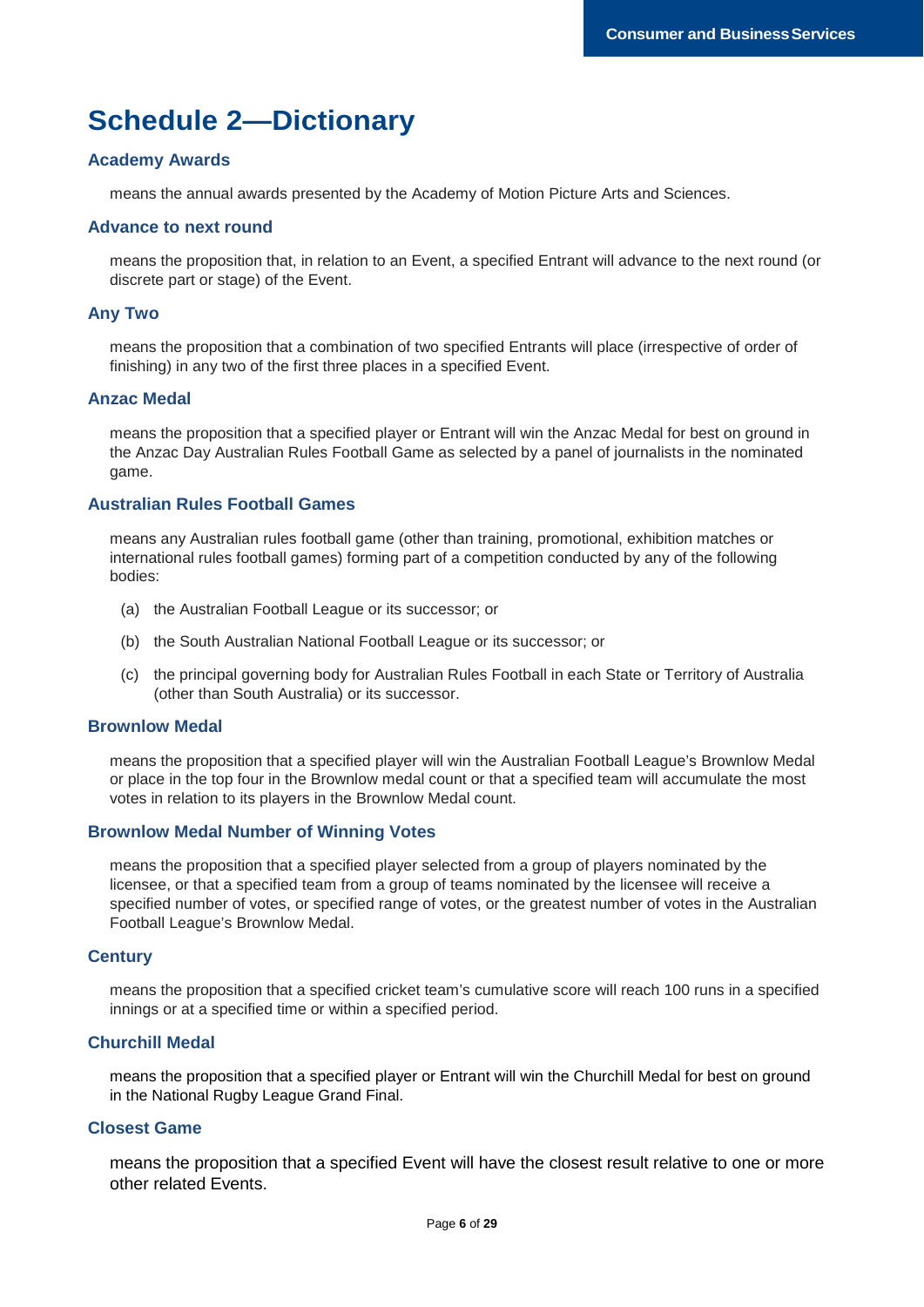#### **Coleman Medal**

means the proposition that a specified player will win the Coleman Medal for the player who kicks the most goals in the Australian Football League in the home and away season.

#### **Commonwealth Games**

means games conducted under the auspices of the Commonwealth Games Federation.

#### **Correct Time**

means the proposition that a specified Entrant will place first in or win a specified Event in a specified time or in a time falling within a specified range.

#### **Cricket Events**

means the cricket matches/series described in the list of events in Schedule 3.

#### **Dally M Medal**

means the proposition that a specified player in the National Rugby League competition will win the League's Dally M Medal for best and fairest on the ground.

#### **Double**

means—

- (a) except in respect of the Jockeys' Challenge or Trainers' Challenge contingencies, the proposition that a combination of the specified Entrants in two different specified Events will each place first in or win, or win be a specified amount, range or margin (including where a specified Entrant may be given a notional point start or handicap), the respective Entrants's Event;
- (b) in respect of the Jockey's Callenge and Trainers' Challenge contingencies, the proposition that there will be a particular Jockey's Challenge or Trainers' Challenge outcome in respect of one race meeting and particular Jockey's Challenge or Trainers' Challenge outcome in respect of another race meeting.

#### **Election bet**

means the proposition that—

- (a) a nominated individual will be elected to a nominated executive or legislative office; or
- (b) a nominated party or party grouping will form government; or
- (c) a nominated party or party grouping will attain a number of legislative seats or a legislative majority of a particular number or within a particular range; or
- (d) a nominated measure will be approved.

#### **Entrant**

means an individual entrant, competitor, player, team or thing (as the context requires) participating or entered in an Event.

#### **Entrant Number**

means the number (displayed in numerals) carried or worn by an Entrant in an Event which is a race.

#### **Entrant Out-Place**

means the proposition that a specified Entrant will place either first, second or third (or, if applicable, fourth) in a specified Event on the basis that one or more other Entrants will be regarded as not having run, competed or otherwise participated in the Event.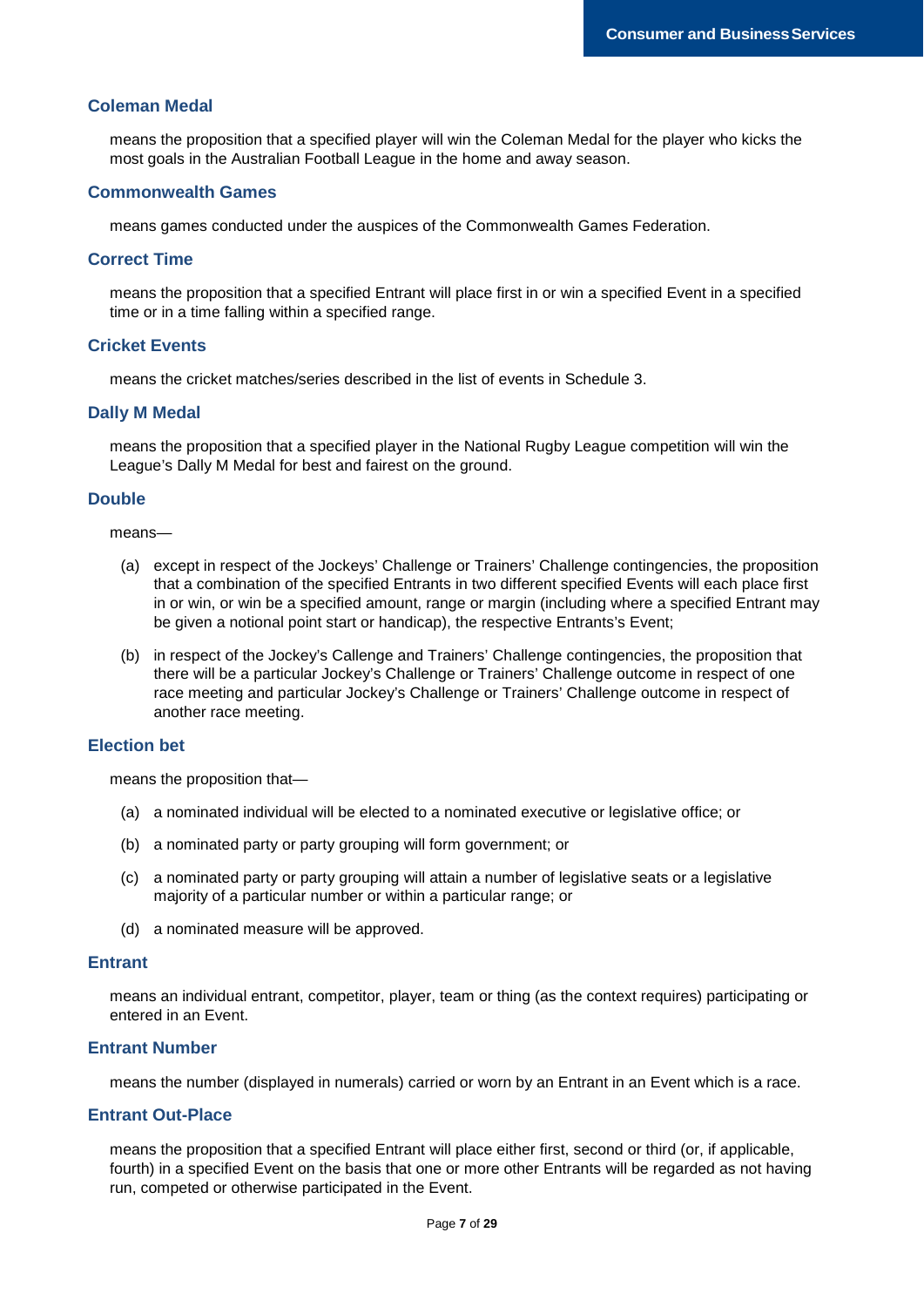## **Entrant Out-Win**

means the proposition that a specified Entrant will place first in or win in a specified Event on the basis that one or more other Entrants will be regarded as not having run, competed or otherwise participated in the Event.

#### **Eurovision**

means the annual song contest conducted by the European Broadcasting Union.

#### **Event**

means a race, game, competition, series or tournament (or round or discrete part thereof) or other event (as the context requires).

#### **Exact Margin**

means the proposition that a specified player or Entrant is leading by a specificed margin at a specificed period of time, as nominated prior to the commencement of the event.

#### **Exact result**

means the proposition that an Entrant in a boxing Event will win by a knock out or by a points decision, or that the result will be a draw.

#### **Exact Set Score**

means the proposition that a specified player or Entrant will win a set in a game of tennis and the exact set score.

#### **Fantasy Sports betting**

means—

- (a) the proposition that a specified Entrant will have attributed—
	- (i) a certain number of Fantasy Points; or
	- (ii) more Fantasy Points than another Entrant or group of Entrants;
- (b) the proposition that a specified Entrant or group of Entrants (Entrant specified by the first bettor) will have attributed more Fantasy Points than another Entrant or group of Entrants specified by another bettor or bettors, or specified otherwise (Entrants specified by others).

#### **Fastest Lap**

means the proposition that a specified Entrant will complete the fastest lap in an Event relative to any one or more other Entrants.

#### **FINA event**

means—

- (a) a world championship for adult men or adult women; or
- (b) a world cup competition for adult men or adult women; or
- (c) any other competition for adult men or adult women—

conducted under the auspices of the Federation Internationale de Natation.

#### **Finishing Position**

means the proposition that a specified Entrant(s) in an Event will finish the Event in a specified position.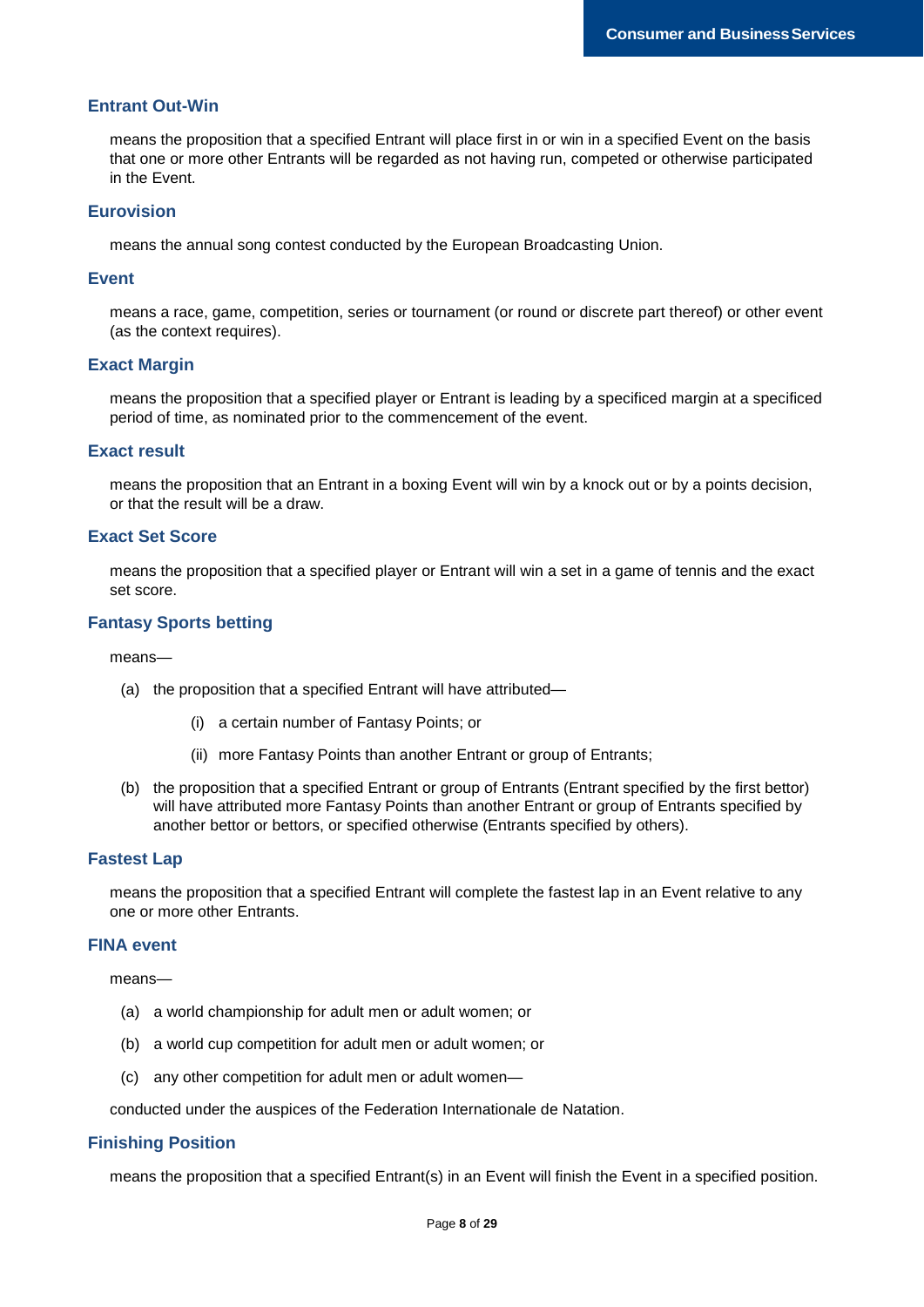#### **First 3—Aggregate Entrants' Numbers**

means the proposition that the aggregate of the Entrant Numbers of the first three placed Entrants in an Event will be of a specified value or will fall within a specified range.

#### **First4**

means the proposition that a combination of four specified Entrants will place (in correct order of finishing) first, second, third and fourth in a specified Event.

#### **First Home Run Hit**

means the proposition that the first home run in a match will be made by a particular player or Entrant.

#### **First Loss**

means the proposition that an Entrant in an Event being a series or competition has his, her or its first loss in that series or competition.

#### **First Round Leader**

means the proposition that a specified Entrant has the lowest score at the completion of the first round or other specified period in an Event.

#### **First Score**

means the proposition that the first score in a specified portion of an Event will be of a particular type or category or made by a particular player or Entrant.

#### **First Scoring Play**

means the proposition that the first score in an Event will be of a particular type or category or made by a particular Entrant.

#### **First Win**

means the proposition that an Entrant in an Event being a series or competition has his, her or its first win in that series or competition.

#### **Final 8**

means the proposition that a specified Entrant or no more than 8 specified Entrants in an Event being a competition (with more than 8 Entrants) will finish the home and away season of that competition ranked no worse than eighth (8th).

#### **Forecast**

means the proposition that a combination of two specified Entrants will place (in correct order of finishing) first and second in a specified Event.

#### **Fourtrella**

means the proposition that a combination of four specified Entrants in four different specified Events will each place first in the respective Entrant's Event.

#### **Fortune 8**

means the proposition that a combination of eight specified Entrants in eight different Events will each place first in the respective Entrant's Event.

#### **Gold Medal Tally**

means the proposition that a specified country will win a specified number of gold medals (or number of gold medals within a range) at particular Olympic Games or particular Commonwealth Games.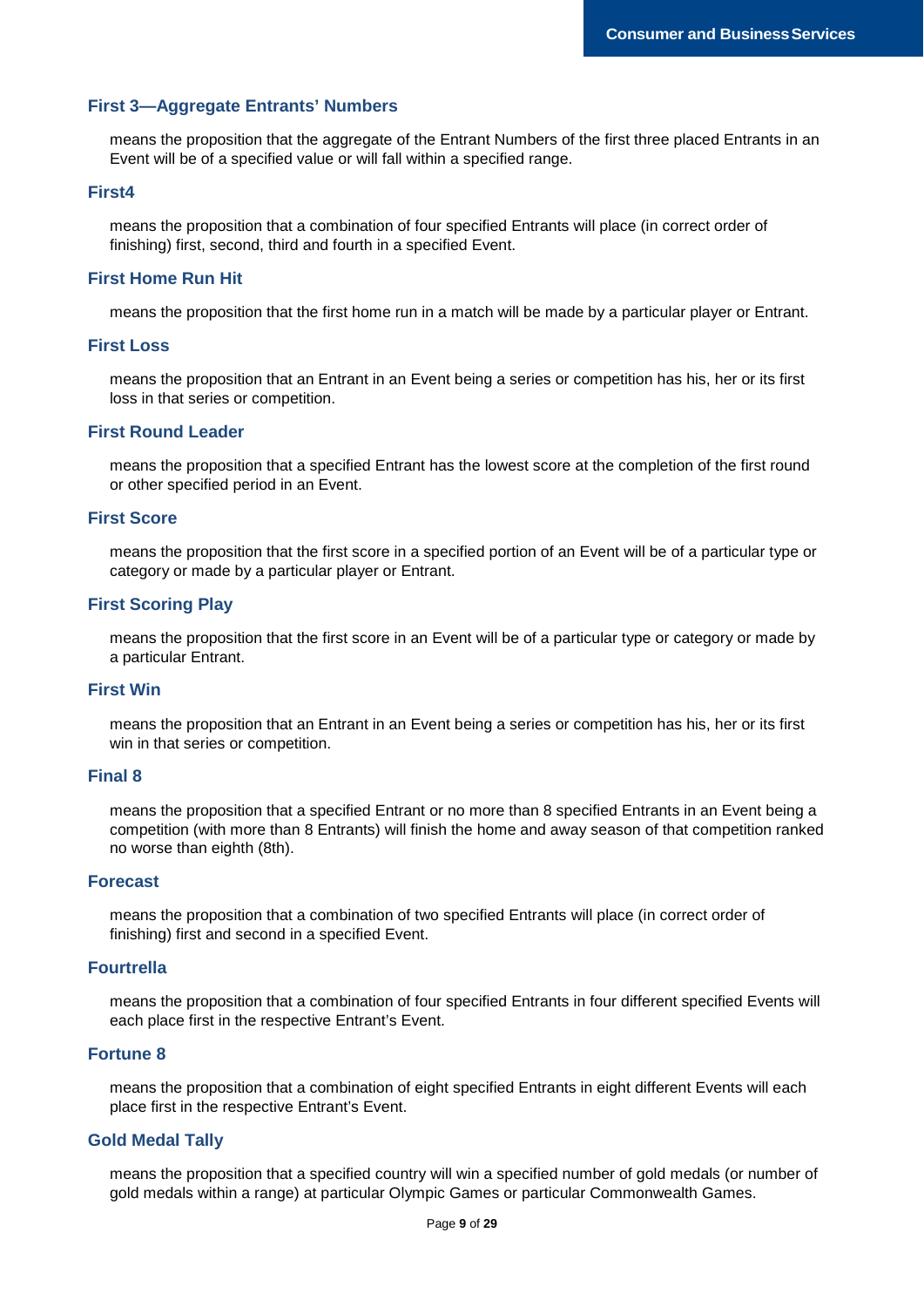#### **Golf Events**

means the golf tournaments set out in the list of events in Schedule 3.

#### **Group Betting**

means the proposition that a specified group of players in a Golf Event have the lowest score for a round, or for a discrete part of a tournament.

#### **Half Time Full Time Double**

means the proposition that:

- (a) a specified Entrant will have the highest score (or equivalent) or the score (or equivalent) will be a draw at a specified time during the Event; and
- (b) a specified Entrant will win the Event or the result will be a draw.

#### **Half Time Margin**

means the proposition that a specified Entrant(s) in an Event or round or series of an Event at a specified time is leading by a specified margin or the result at that time is a draw.

#### **Head to head**

means the proposition that one or more specified Entrant(s) in an Event(s), or qualifying round(s) leading up to the Event(s), will win over the other specified Entrant(s) in the Event(s) or qualifying round(s) leading up to the Event(s).

#### **Hi-Bat**

means the proposition that a specified cricket player will make the most number of runs for his or her team in an innings, game or series.

#### **Hi-Bowl**

means the proposition that a specified cricket player will take the most number of wickets for his or her team in an innings, game or series.

## **Higher Opening Partnership**

means the proposition that a specified Entrant will score more runs for the first wicket than the other specified Entrant in a game of cricket in respect of a specified innings.

#### **High-Low Scoring Double**

means the proposition that a combination of two specified Entrants in an Event comprising a round or series respectively achieve the highest and lowest score in that round or series.

#### **Highest Score**

means the proposition that a specified Entrant will score the highest score in a particular Event relative to any one or more other Entrants.

#### **Highest Season Finish**

means the proposition that an Entrant selected from two or more specified Entrants in an Event will rank or place ahead of the Entrants not selected.

#### **International Challenge**

means the proposition that a specified golf player chosen to represent a particular country has the lowest score in a tournament relative to other players selected to represent a country.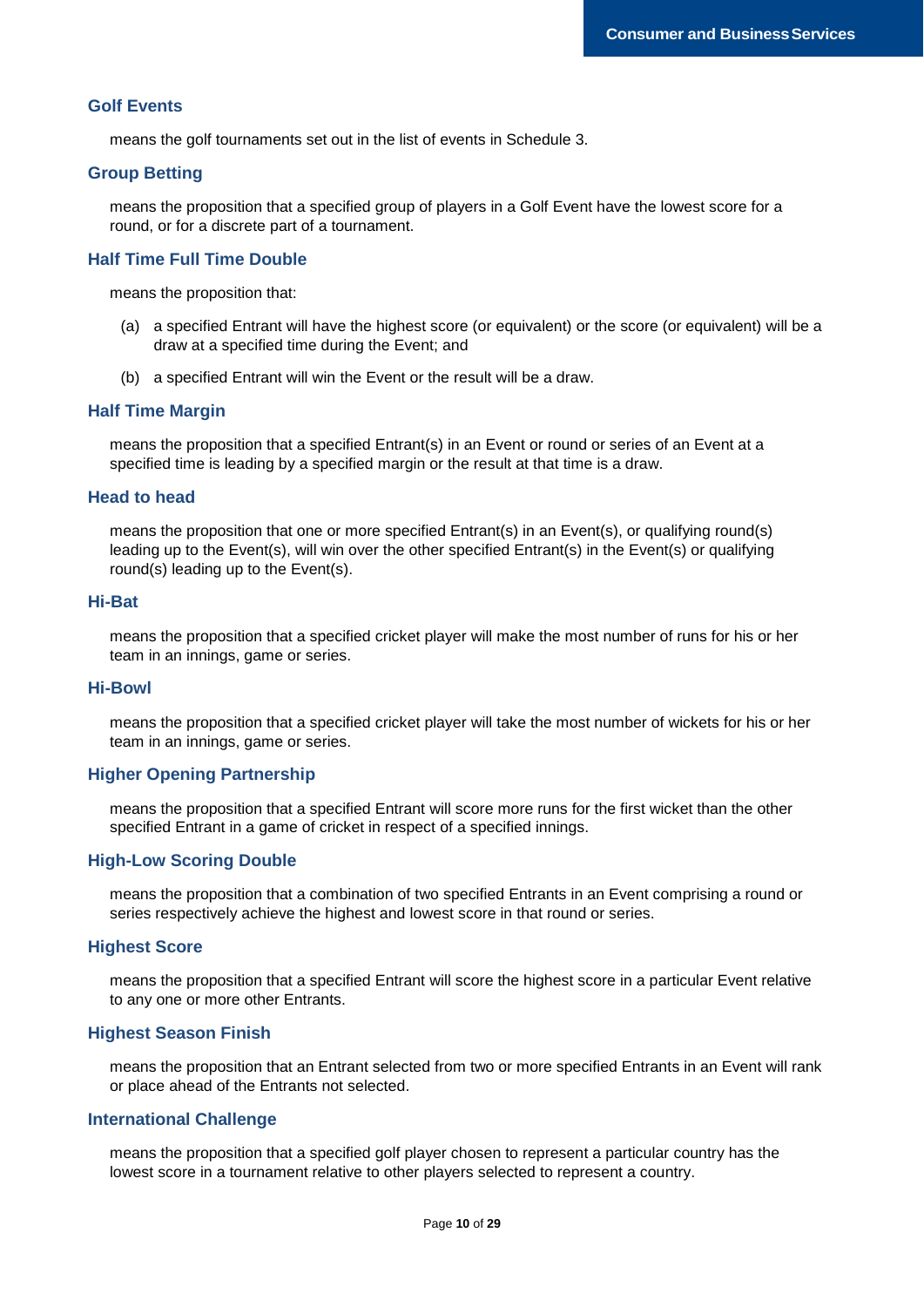#### **Interstate Races**

means horse, harness and greyhound races conducted by entities in a State or Territory of Australia (other than South Australia) in respect of which the entity conducting the race or another entity in that jurisdiction is entitled to offer totalisator betting in accordance with the laws of the jurisdiction in which the race is conducted.

#### **Intrastate Races**

means races conducted within South Australia by Licensed Racing Clubs.

#### **Jack Oatey Medal**

mans the proposition that a nominated player in the grand final of the South Australian National Football League competition will receive an award for best player of the match.

#### **Jockeys' challenge**

means the proposition that a specified jockey or jockeys in a series of Interstate Races or Intrastate Races in a specified race meeting will achieve the highest number of points, with points allocated for performance in the races under the Six point allocation scheme.

#### **Last Aussie**

means the proposition that a specified player or Entrant in an Event (having been identified by the Licensee prior to the commencement of betting as an Australian) will be the last such person remaining in the Event.

#### **Last Scorer**

means the proposition that a specified player or Entrant will score the last run, try, goal, point or equivalent during an Event.

#### **Last Team Standing**

means the proposition that a specified Entrant will be the last Entrant to lose a game relative to other Entrants in the Event.

#### **Leading Goalscorer**

means, in relation to an Event in which goals or equivalent form part of the scoring system, the proposition that a specified player will score or kick the most goals or equivalent for a specified round or season of the Event.

#### **Licensed Racing Clubs**

has the meaning given in the Act.

#### **Listed events**

means the sporting and other Events set out in the list of events in Schedule 3.

#### **Lowest Score**

means the proposition that a specified Entrant will score the lowst score in a particular Event relative to any one or more Entrants.

#### **Make final**

means the proposition that a specified Entrant in an Event will finish in a position which qualifies the Entrant for the final of the Event.

## **Make the Cut**

means the proposition that a specified Entrant(s) in a golf Event will make the cut in that Event.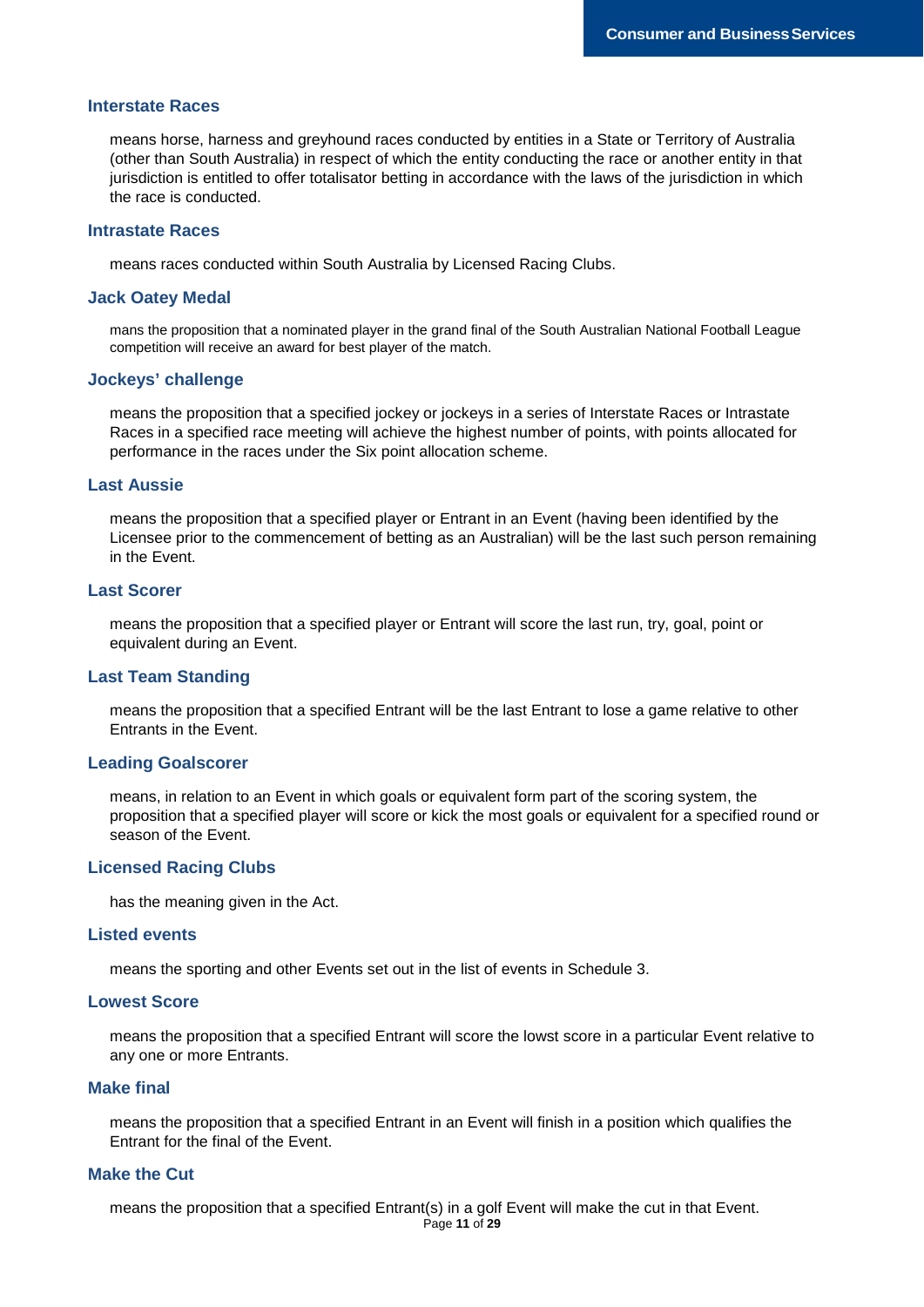#### **Margin Win**

means the proposition that a specified Entrant will win an Event by a specified amount or score or by an amount or score falling within a specified range or that the result will be a draw.

#### **Method of result**

means the proposition that an Event will be decided by a specified method (being one of an exhaustive list of methods by which the Event could be decided identified prior to the commencement of betting).

#### **Michael Tuck Medal**

means the proposition that a specified player will win the Michael Tuck Medal for best on ground in the Australian Football League pre-season competition.

#### **Minor Premiership**

means the proposition that a specified Entrant in an Event, being a competition, will rank or place first in the home and away season of that competition.

#### **Most disposals**

means the proposition that—

- (a) a specified member of a football team will, in one or more, or a group of, games, be credited with more disposals than any other member of that team, or of that team and the opposing teams in that game or games; or
- (b) an AFL team will be credited with more disposals than one or more other teams in one or more, or a group of, games—

as recorded in the official statistics of the AFL.

#### **Most Runs**

means the proposition that a specified player will make the most number of runs in an innings, game or series.

#### **Most Wickets**

means the proposition that a specified player will take the most wickets in an innings, game or series.

#### **Multiple Winners**

means the proposition that two or more specified Entrants will each place first in or win a specified Event of the same or similar kind or will each place first in or win a specified Event of the same or similar kind by an amount falling within a specified amount, range or margin (including where a specified Entrant may be given a notional point start or handicap).

#### **Multi-bet**

The proposition of identifying the winning outcome of a selection of at least 2 and not more than 11 approved contingencies (other a multi-bet).

#### **National Rugby League Games**

means any rugby league game (other than training, promotional or exhibition matches) forming part of a competition conducted by the National Rugby League.

## **Norm Smith Medal**

means the proposition that a specified player will win the Norm Smith Medal for best on ground in the Australian Football League Grand Final.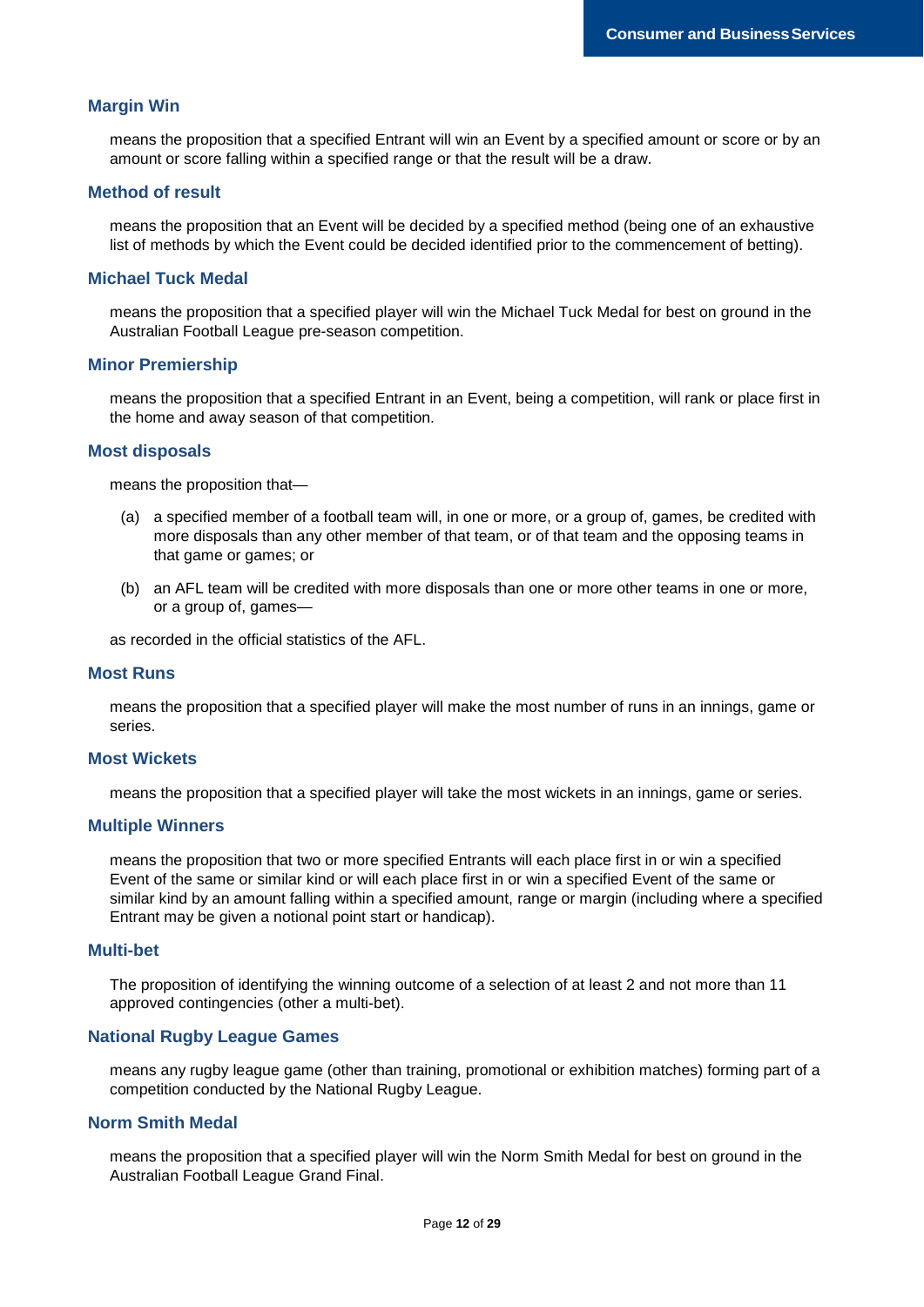#### **Number of Aces**

means the proposition that a specified player or Entrant will score a specified number of aces in a set, match or tournament (or a discrete part thereof) or will score a number of aces falling within a specified range.

#### **Number of Home Wins for Round**

means the proposition that a specified number of home teams or range of home teams being Entrants in an Event will win during a round or series of the Event.

#### **Number of Players Under Par**

means the proposition that a specified number of players in an Event will have a score under Par for a round, for a discrete part of a tournament, or for a tournament.

#### **Number of run outs**

means the proposition that a specified team will, in an innings, match or series of matches, receive runouts (that is, take wickets by running players out) of a specified number, within a specified range or, in relation to a series of matches, by reference to a ranking order of the teams' run outs.

#### **Number of Sixes**

means the proposition that a specified cricket player(s) or Entrant(s) will score a given number of sixes in an innings, game or series (or a discret part thereof) or will score a number of sixes falling within a specified range.

#### **Number scored**

means the proposition that a specified player(s) or Entrant(s) will score a specific numnber of runs, tries, goals, points or equivalent during an Event or a number of runs, goals, tries, points or equivalent within a specified range.

#### **Olympic Games**

means games conducted under the auspices of the International Olympic Committee, and includes summer games and winter games.

#### **Overall performance**

means the proposition that a specified Entrant will progress to a certain stage of, or win, the Event.

#### **Overseas Racing**

means—

- (a) in respect of France, gallops races and harness races sanctioned by France Gallop;
- (b) in respect of Hong Kong, gallops races and harness races sanctioned by the Hong Kong Jockey Club;
- (c) in respect of Ireland, gallops races and harness races sanctioned by the Registry Office of the Turf Club;
- (d) in respect of Japan, gallops races and harness races sanctioned by the Japanese Horse Racing Association;
- (e) in respect of New Zealand gallops races and harness races sanctioned by the New Zealand Racing Conference;
- (f) in respect of Singapore, gallops races and harness races sanctioned by the Singapore Turf Club;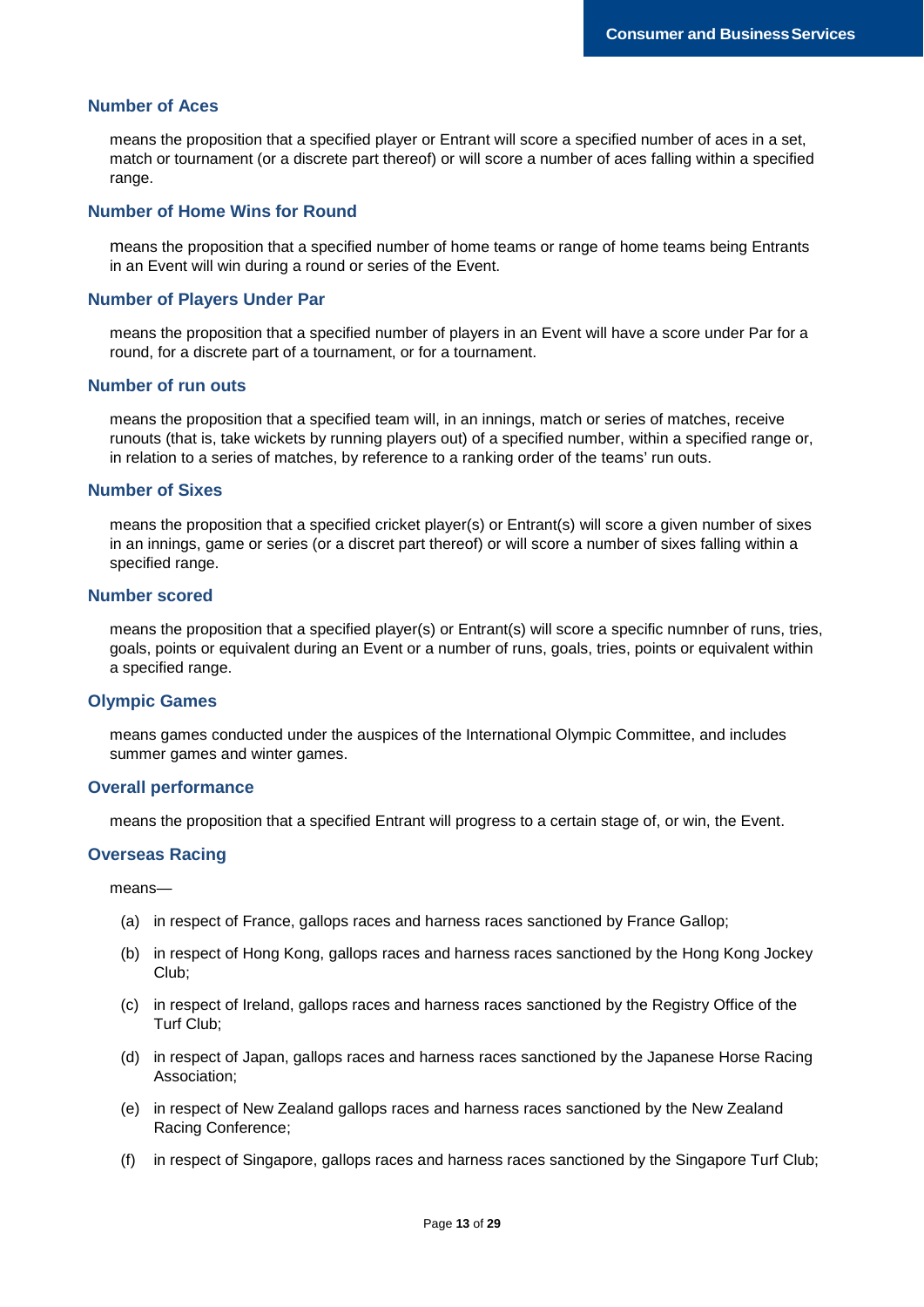- (g) in respect of South Africa, gallops races and harness races sanctioned by the Jockey Club of Southern Africa;
- (h) in respect of the United Arab Emirates, gallops races and harness races sanctioned by the Emirates Racing Association;
- (i) in respect of the United Kingdom, gallops races and harness races sanctioned by the Thoroughbred Racing Board British Horse Racing Board;
- (j) in respect of the United States of America, gallops races and harness races sanctioned by the Jockey Club.

#### **Period All Up**

means the proposition that a specified Entrant(s) in an Event or round or series of an Event is leading at the end of the specified period of the match.

### **Pick 4**

means the proposition that a combination of four specified Entrants in four specified Events will each place first in or win, or will win by a specified amount, range or margin (including where a specified Entrant may be given a notional point start or handicap), the respective Entrant's Event.

#### **Pick 6**

means the proposition that a combination of six specified Entrants in six specified Events will each place first in or win, or will win by a specified amount, range or margin (including where a specified Entrant may be given a notional point start or handicap), in the respective Entrant's Event.

#### **Pick the Margins**

means the proposition that one or more specified Entrant(s) in a Event(s), or round or series of an Event(s), will win by a specified margin, or the result will be a draw.

#### **Pick the Result**

means the proposition that a specified Entrant will win a specified Event by a specified margin or score range or the result will be a draw.

#### **Pick the Round**

means the proposition that an Entrant in a boxing Event will win the Event in a specified round or that the result will be a draw.

#### **Pick the Score**

means the proposition that a specified Entrant(s) in a specified Event will achieve a specified score(s) or score range(s).

#### **Pick the winner type**

means the proposition that a type(s) of Entrant(s) will win a specified Event(s), or qualifying round(s) leading up to the Event(s).

*Example winner will be female/male*

#### **Pick the Winners**

means the proposition that a specified Entrant(s) will win a specified Event(s) (including where a specified Entrant(s) may be allocated a notional point start or handicap).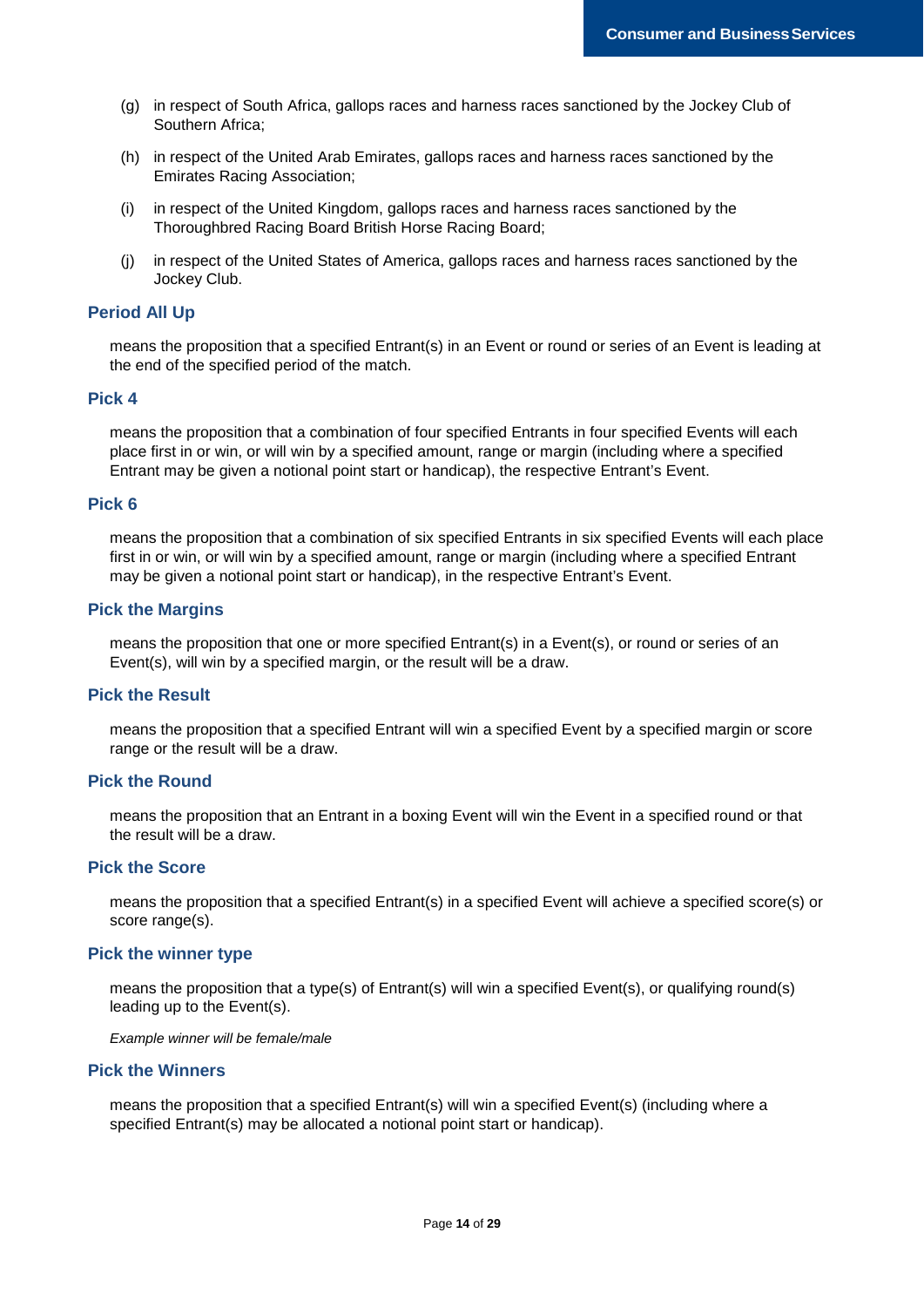#### **Place**

means the proposition that a specified Entrant will place either first, second or third (or, if applicable, fourth) in a specified Event.

#### **Player of the Match**

means the proposition that a specified player or Entrant will win the Player of the Match or equivalent as selected by a pre-determined panel in the nominated game.

#### **Pole Position**

means the proposition that a specified Entrant will commence a specified Event in the first position (pole position) on the grid.

#### **Premiership Points**

means the proposition that a specified Entrant will accumulate a specified number of premiership points or a number of premiership points within a specified range during an Event.

#### **Qualify**

means the proposition that a specified Entrant in an Event will meet the criteria established by the recognised governing body for the event which qualifies the Entrant for the Event or qualifying rounds leading up to the Event.

#### **Quarter Goals**

means the proposition that a specified number of goals falling within a specified range will be scored during a specified quarter(s) in a specified Event.

#### **Quinella**

means the proposition that a combination of two specified Entrants will place (irrespective of order of finishing) first or second in a specified Event.

#### **Relegation**

means the proposition that a specified team or teams will be demoted at the end of a specified season from a division within a competition.

#### **Sets Betting**

means the proposition that a specified player or doubles team will win a specified set in a specified tennis match.

#### **Shootout**

means the proposition that a specified golf player will have the lowest score, or will have the lowest score in a specified group of players, for a round, for a discrete part of a tournament, or for a tournament.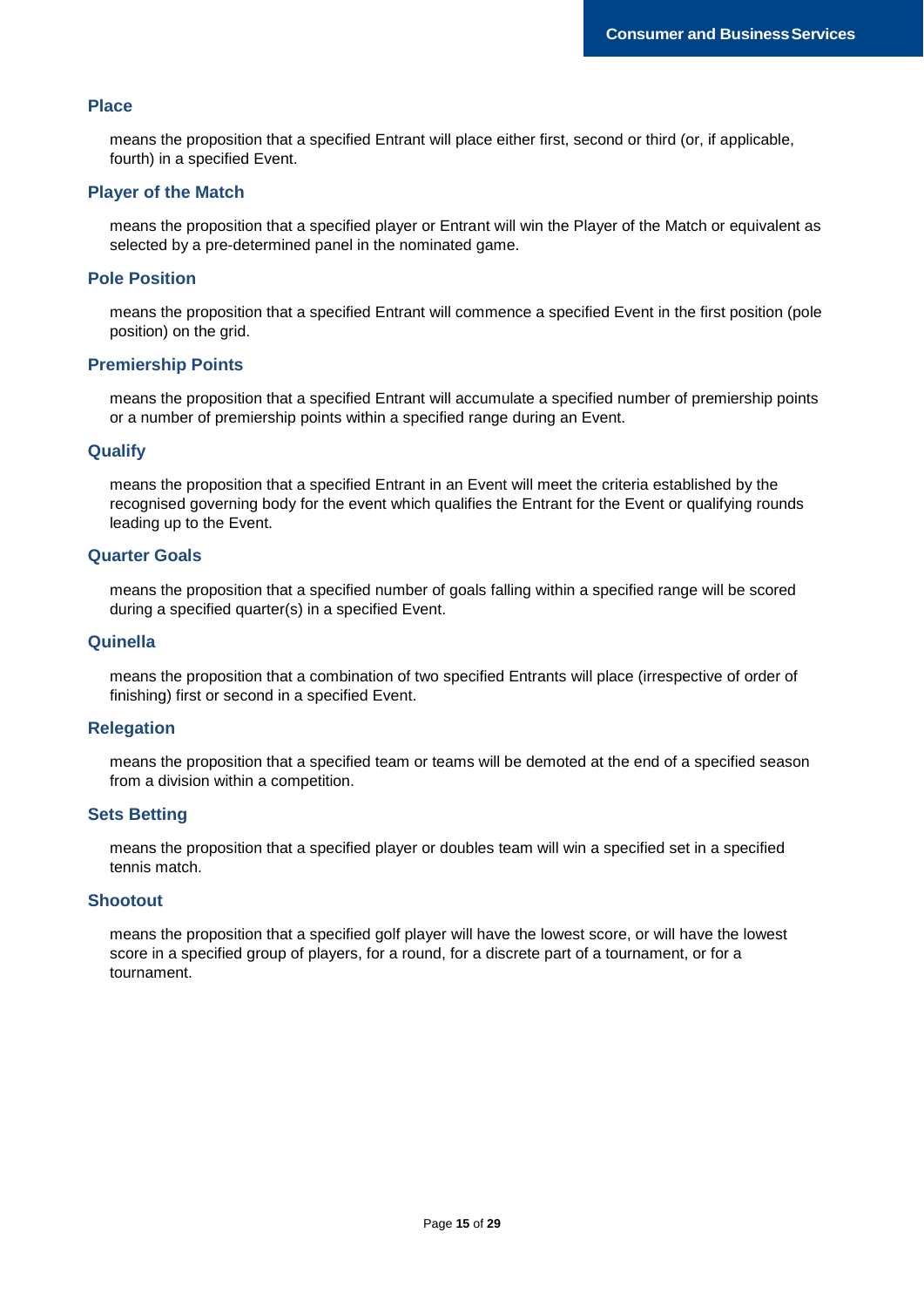#### **Six point allocation scheme**

means a scheme for allocation of points as follows:

- (a) subject to paragraph (b)—
	- (i) 3 points for first place;
	- (ii) 2 points for second place; and
	- (iii) 1 point for third place;
- (b) if there is a dead-heat for one or more places, the points for the places must be aggregated and divided equally between the dead-heating runners, for example—
	- (i) two runners dead-heat for first and two runners dead-heat for third (there being no second-placed runner)—2.5 points for each equal first runner (5 points between 2 runners) and 0.5 points for each equal third runner (1 point between 2 runners);
	- (ii) triple dead-heat for first (there being no second or third-placed runner)—2 points for each runner (6 points between 3 runners).

### **Team Performance**

means the proposition that a specified Entrant(s) in an Event being a competition will finish the Event in a specified position.

#### **Tennis Events**

means the tennis tournaments set out in the list of events in Schedule 3.

#### **Time of First Goal**

means the proposition that the first goal in an Event will be scored at a specified time or within a specificed time range of 15 minute increments based on game time.

#### **To Miss Top 8**

means the proposition that a specified player or Entrant in an Event, being a competition (with more than eight Entrants) will finish the home and away season of that competition no better than ninth.

#### **Top 2-10**

means the proposition that a specified Entrant in an Event being a competition (with more than 10 entrants) will finish the Event, or qualifying rounds leading up to the Event, in a position ranked no worse than second, third, fourth, fifth, sixth, seventh, eighth, ninth or tenth (but only where there are more than 10 Entrants in the Event or qualifying rounds leading up to the Event).

#### **Top 4**

means the proposition that a specified Entrant in an Event being a competition (with more than four Entrants) will finish the home and away season of the competition ranked no worse than fourth (4th).

#### **Top 5**

means the proposition that a specified Entrant in an Event being a competition (with more than five Entrants) will finish the event ranked no worse that fifth.

#### **Top 10**

means the proposition that a specified Entrant in an Event being a competition (with more than ten Entrants) will finish the Event no worse than tenth.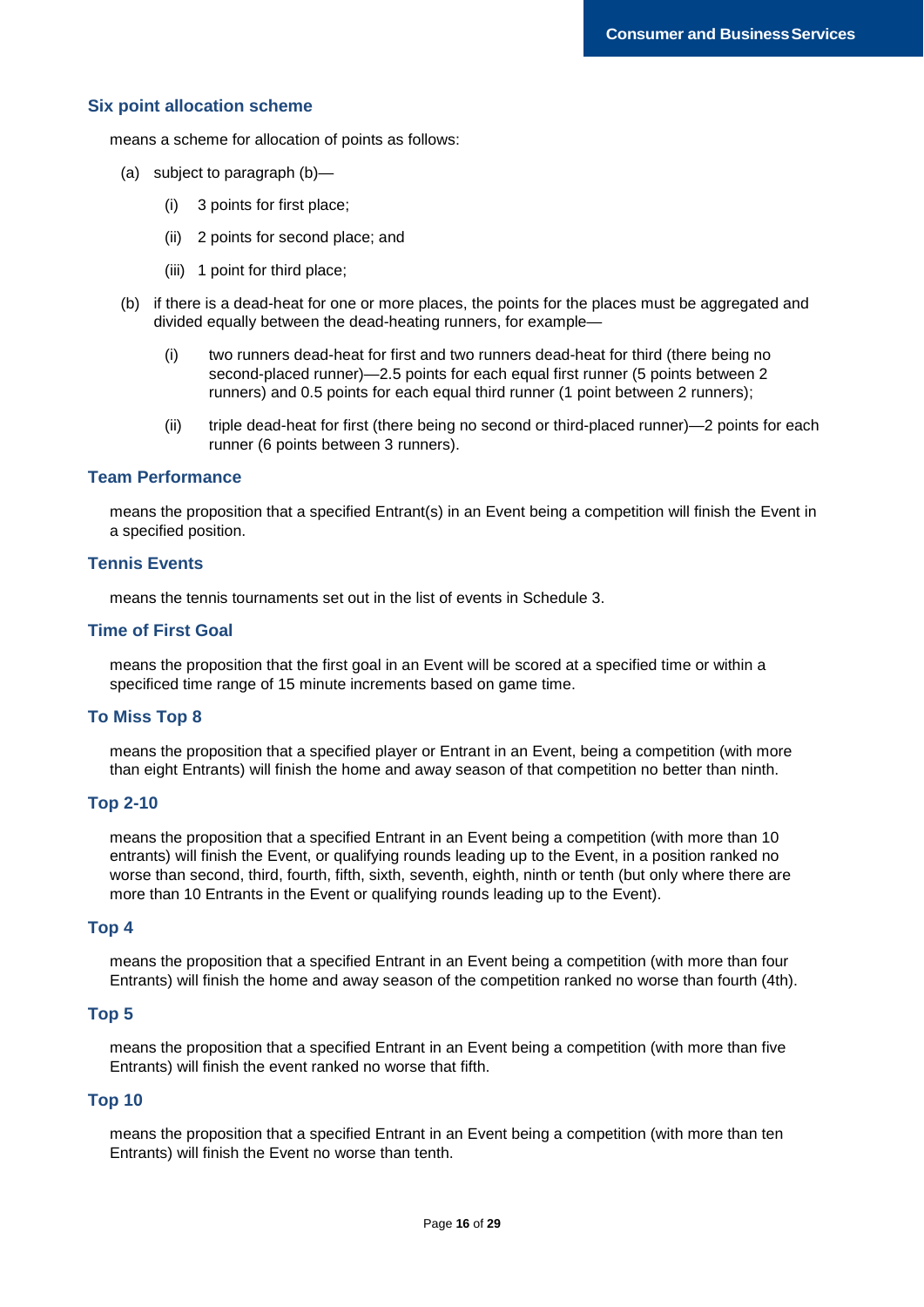#### **Top Aussie Finish**

means the proposition that a specified Entrant, identified by the licensee to be Australian, will place above all other specified Entrants, identified by the licensee to be Australians, in a specified Event.

#### **Top Overseas Finish**

means the proposition that a specified Entrant, identified by the licensee to be an overseas Entrant, will place above all other specified Entrants, identified by the licensee to be overseas Entrants, in a specified Event.

## **Total Match Points**

means the proposition that the sum of the scores of the Entrants in a specified Event will be a specified number, within a specified range or under or over a specified score.

#### **Top scorer**

means the proposition that a specified player or Entrant will score the most number of runs, goals, tries, points or equivalent at a specified time during an Event.

#### **Total Medal Tally**

means the proposition that a specified country will win a specified number of medals (or a number of medals within a range) at particular Olympic Games or particular Commonwealth Games.

#### **Trainers' Challenge**

means the proposition that a specified trainer or trainers in a series of Interstate Races or Intrastate Races in a specified race meeting will achieve the highest number of points, with points allocated for performance in the races under the Six point allocation scheme.

#### **Treble**

means the proposition that a combination of three specified Entrants in three different specified Events will each place first in or win, or win by a specified amount, range or margin (including where a specified Entrant may be given a notional point start or handicap),the respective Entrant's Event.

#### **Tri-bet**

means the proposition that a specified Entrant in an Event will win the Event by more than an allocated point start.

#### **Trifecta**

means the proposition that a combination of three specified Entrants will place (in correct order of finishing) first, second and third in a specified Event.

#### **Trio**

means the proposition that a combination of three specified Entrants will place (irrespective of order of finishing) first, second and third in a specified Event.

#### **When Test Ends**

means the proposition that a specified innings, game or series will end within a specified period of time.

#### **Win**

means the proposition that a specified Entrant will place first in or win a specified Event (including where a specified Entrant may be allocated a notional point start or handicap).

#### **Winning Score**

means the proposition that a specified Entrant will win a specified Event with a specified score or with a score falling within a specified range.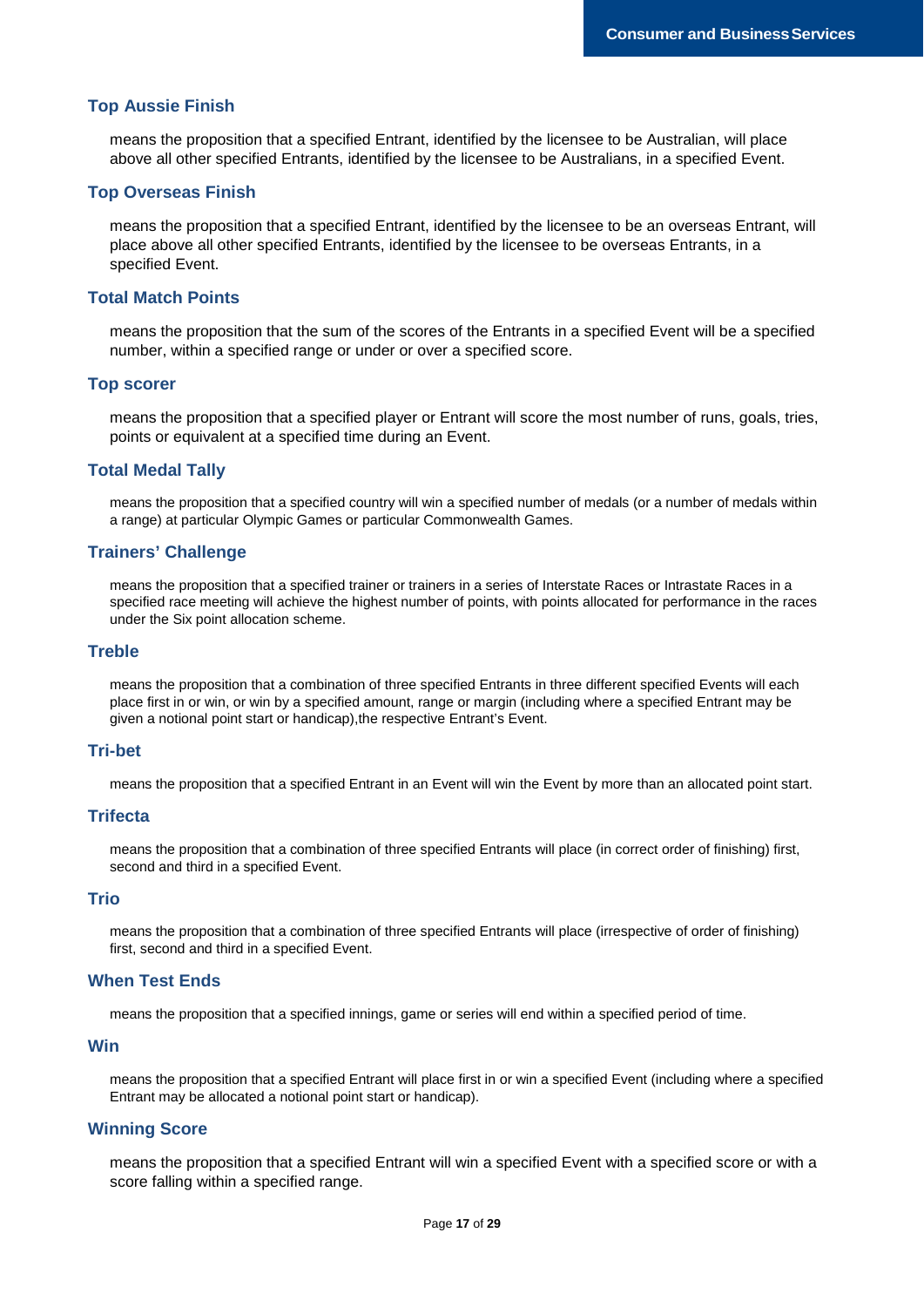## **Winning Total**

means the proposition that the winner or winners of the Jockeys' Challenge or Trainers' Challenge will achieve a specified score or score range.

#### **Wooden spoon**

means the proposition that, in any event being a competition—

- (a) a specified entrant will rank or place last; or
- (b) specified entrants will rank or place in the last sequence of places—

in the home and away season of that competition.

#### **Yards by Individual**

means the proposition that a specified Entrant in an Event will make a specified number of yards or metres, or a number of yards or metres falling within a specified range.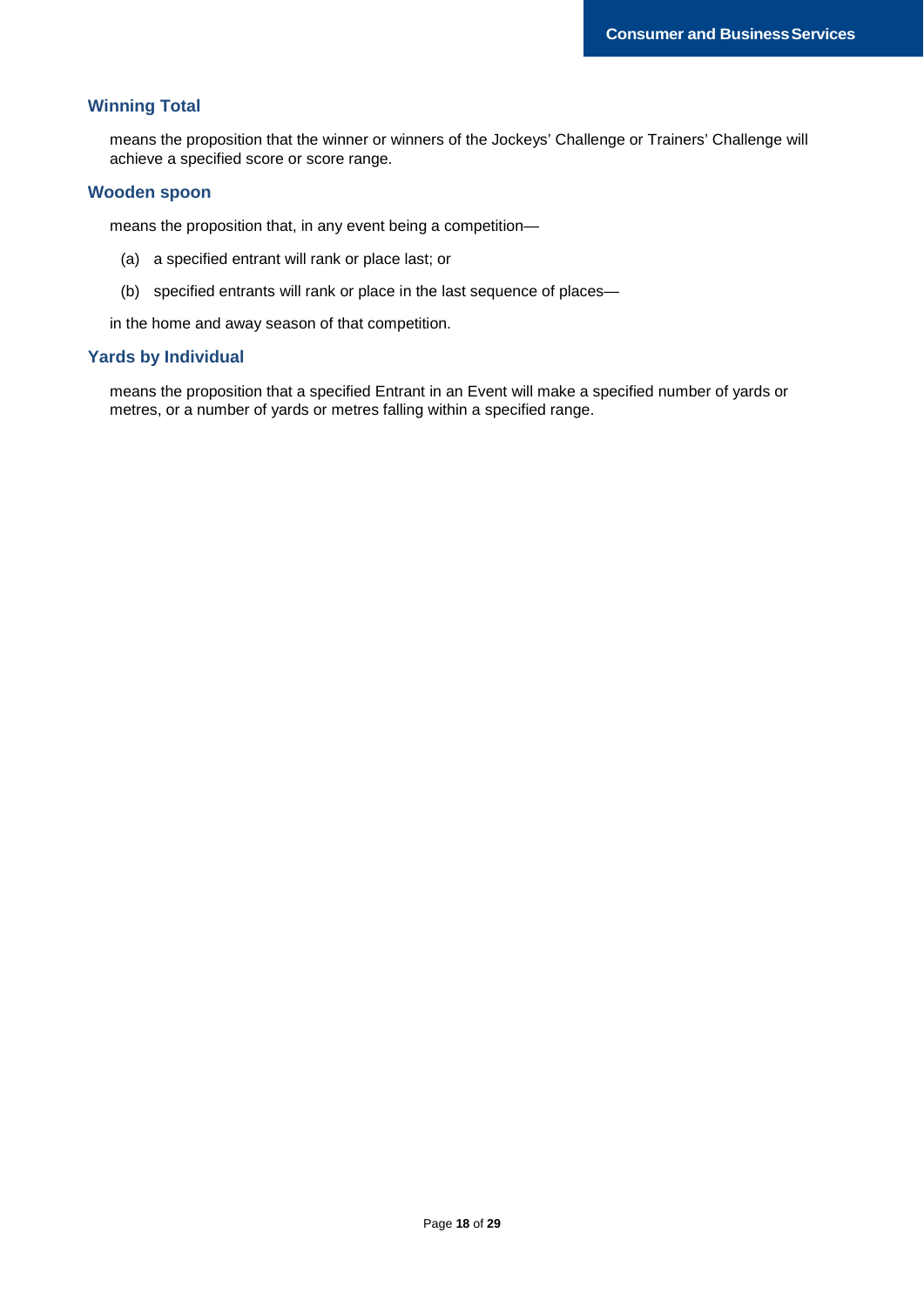## Schedule 3—List of events

## **Academy awards**

Each category for which nominations are published

#### **American Football**

American National Football Conference Games and Final Series

American Football Conference Games and Final Series

Superbowl

US College Football (games and Final Series)

Most Valuable Player awards sanctioned by relevant recognised governing body

#### **Alpine Skiing**

Olympic Games

### **Archery**

Olympic Games

#### **Athletics**

World Athletic Championships

Australian Open Championships

State Open Championships

Professional events sanctioned by an Australian Professional Athletic Association

Grand Prix events sanctioned by Athletics Australia

Olympic Games

Commonwealth Games

## **Australian Rules Football**

Any Australian rules football game (other than training, promotional, exhibition matches or international rules football games) forming part of a competition conducted by any of the following bodies:

- (a) the Australian Football League or its successor; or
- (b) the South Australian National Football League or its successor; or
- (c) the principal governing body for Australian Rules Football in each State or Territory of Australia (other than South Australia) or its successor.

## **Badminton**

Olympic Games

Commonwealth Games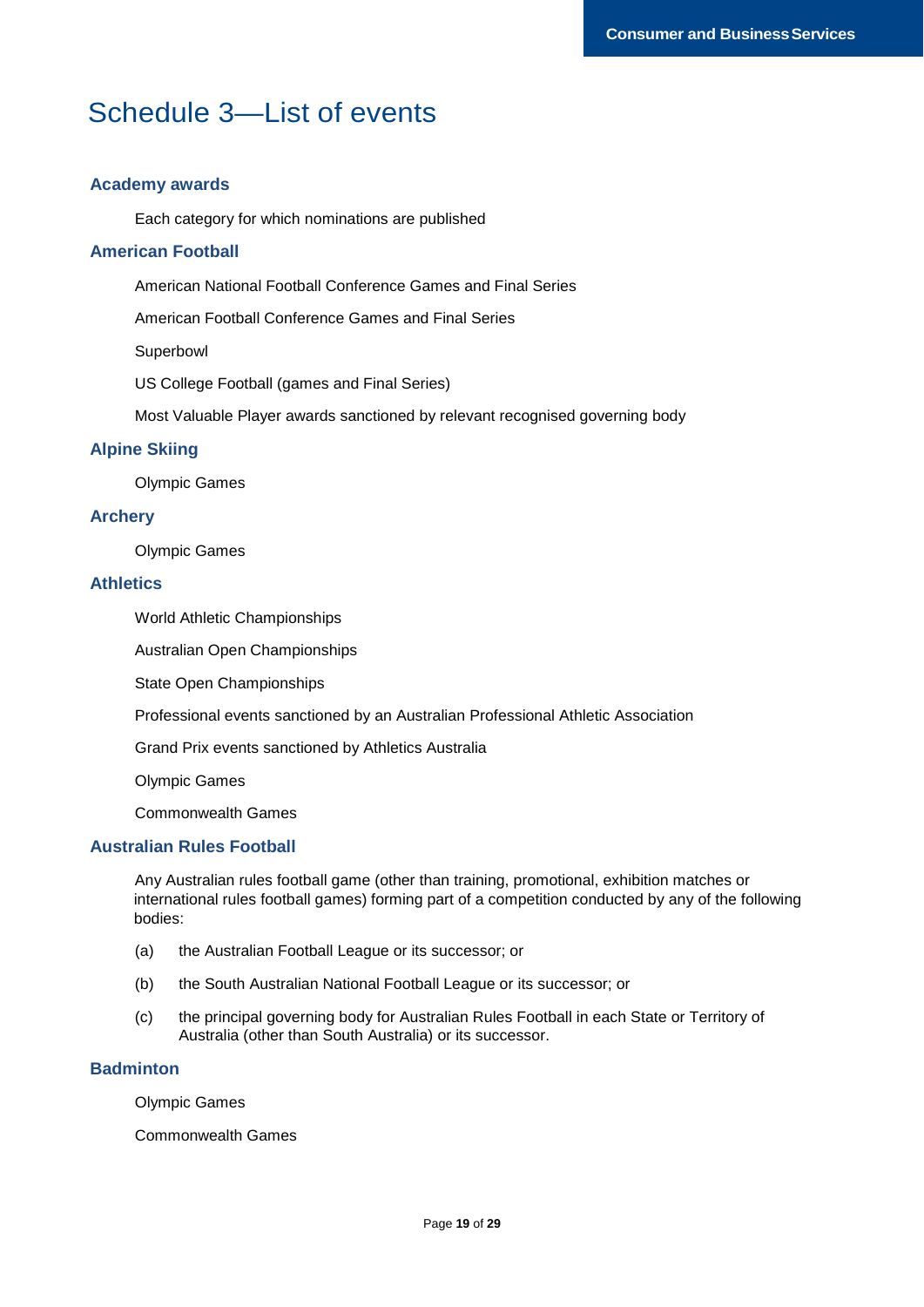#### **Baseball**

US National Baseball League Games and Finals US College Baseball League Games and Finals Australian National Baseball League Games and Finals Special events sanctioned by Australian Baseball League Most Valuable Player awards sanctioned by relevant recognised governing body Olympic Games

#### **Basketball**

European Championships Games

National Basketball Association (NBA, USA) Games

Women's Basketball Association (WBA, USA) Games

National/International Events sanctioned by Basketball Australia

National Collegiate Athletics Association (NCAA) Games

Australian National Basketball League (NBL) Games

Australian Women's National Basketball League (WNBL) Games

Playoff series Australian Continental Basketball League (CBA)

World Championships

Most Valuable Player awards sanctioned by relevant recognised governing body

Olympic Games

Commonwealth Games

## **Biathlon**

Olympic Games

## **Bobsleigh**

Olympic Games

## **Boxing**

Sanctioned World Title Fights by World Boxing Association

Sanctioned World Title Fights by World Boxing Council

Sanctioned World Title Fights by International Boxing Federation

Olympic Games

Commonwealth Games

## **Camel Racing**

Leeton Camel Stakes Race Meeting

## **Canoeing—Kayak/flatwater**

Olympic Games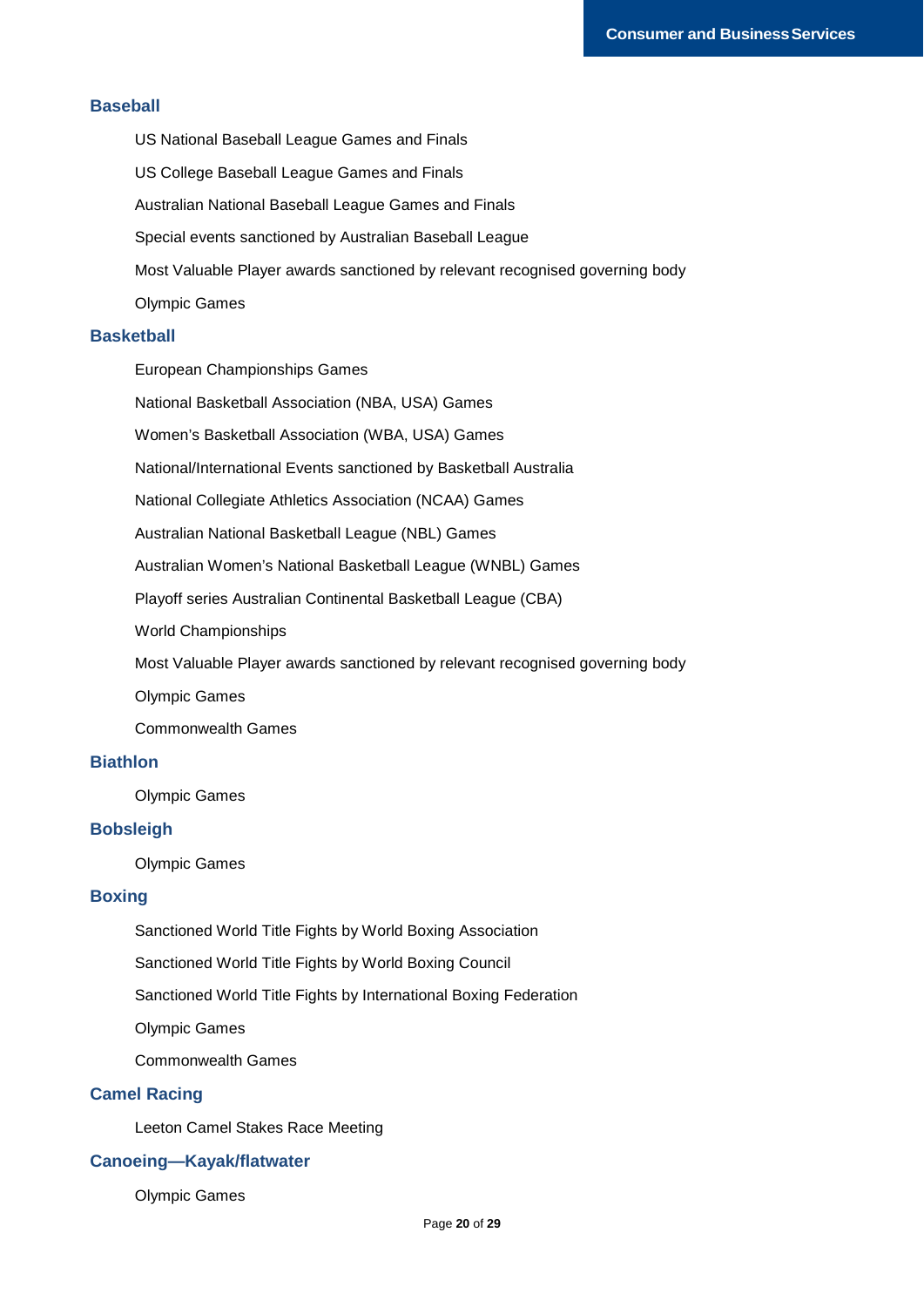## **Canoeing—Kayak/slalom**

Olympic Games

## **Cricket**

World Cup of Cricket (One Day Series)

International Test Matches

Sheffield Shield Games

Interstate One Day Series

International One Day Series

Other matches and series sanctioned by the Australian Cricket Board or affiliated international organisations

English County Games

Most Valuable Player awards sanctioned by relevant recognised governing body

## **Cross Country Skiing**

Olympic Games

#### **Curling**

Olympic Games

### **Cycling**

- World Championships
- Tour de France
- Australian Championships
- Commonwealth Bank Classic
- West Coast Classic

Herald-Sun Tour

Melbourne to Warrnambool

Other events sanctioned by International Cycling Federation or Cycling Australia

Olympic Games

Commonwealth Games

#### **Darts**

Premier League Darts

Championship League Darts

World Darts Championship

Other events sanctioned by the Professional Darts Corporation or an affiliated international organisation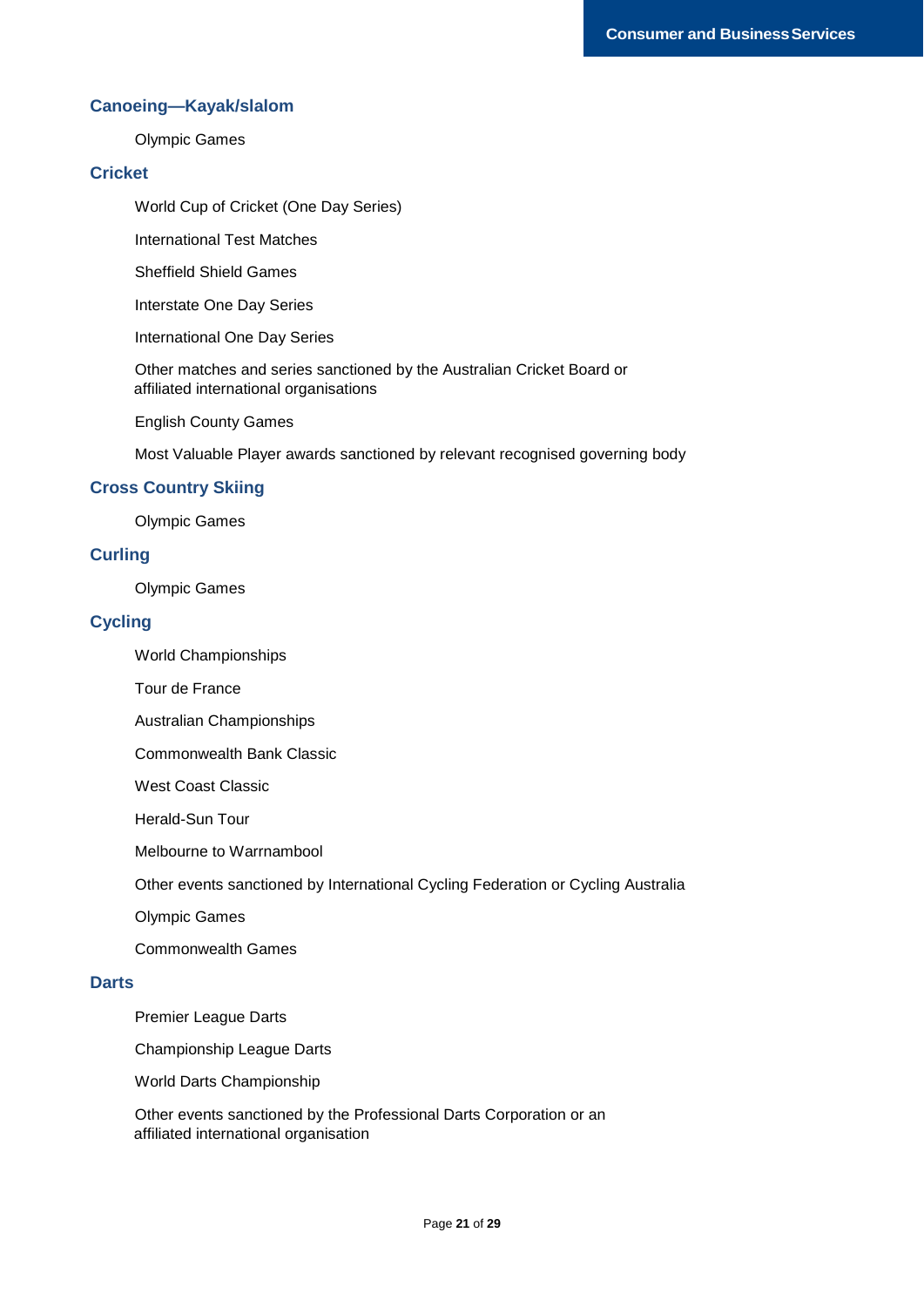## **Diving**

Olympic Games

Commonwealth Games

FINA events

## **Elections**

Australian Federal and State elections and referendums

Papal elections

United Kingdom elections and referendums

United States Presidential and Congressional elections

## **Equestrian—dressage**

Olympic Games

## **Equestrian—eventing**

Olympic Games

## **Equestrian—jumping**

Olympic Games

## **Fencing**

Olympic Games

## **Figure skating**

Olympic Games

## **Freestyle skiing**

Olympic Games

## **Gaelic Football**

Events sanctioned by the Gaelic Athletic Association or affiliated international or national organisations

## **Golf**

Australian or State Opens Australian PGA/LPGA Championships PGA Tour of Australasia Ltd Events US Masters US PGA/LPGA Dunhill Cup US Open US PGA/LPGA Tour Events British Open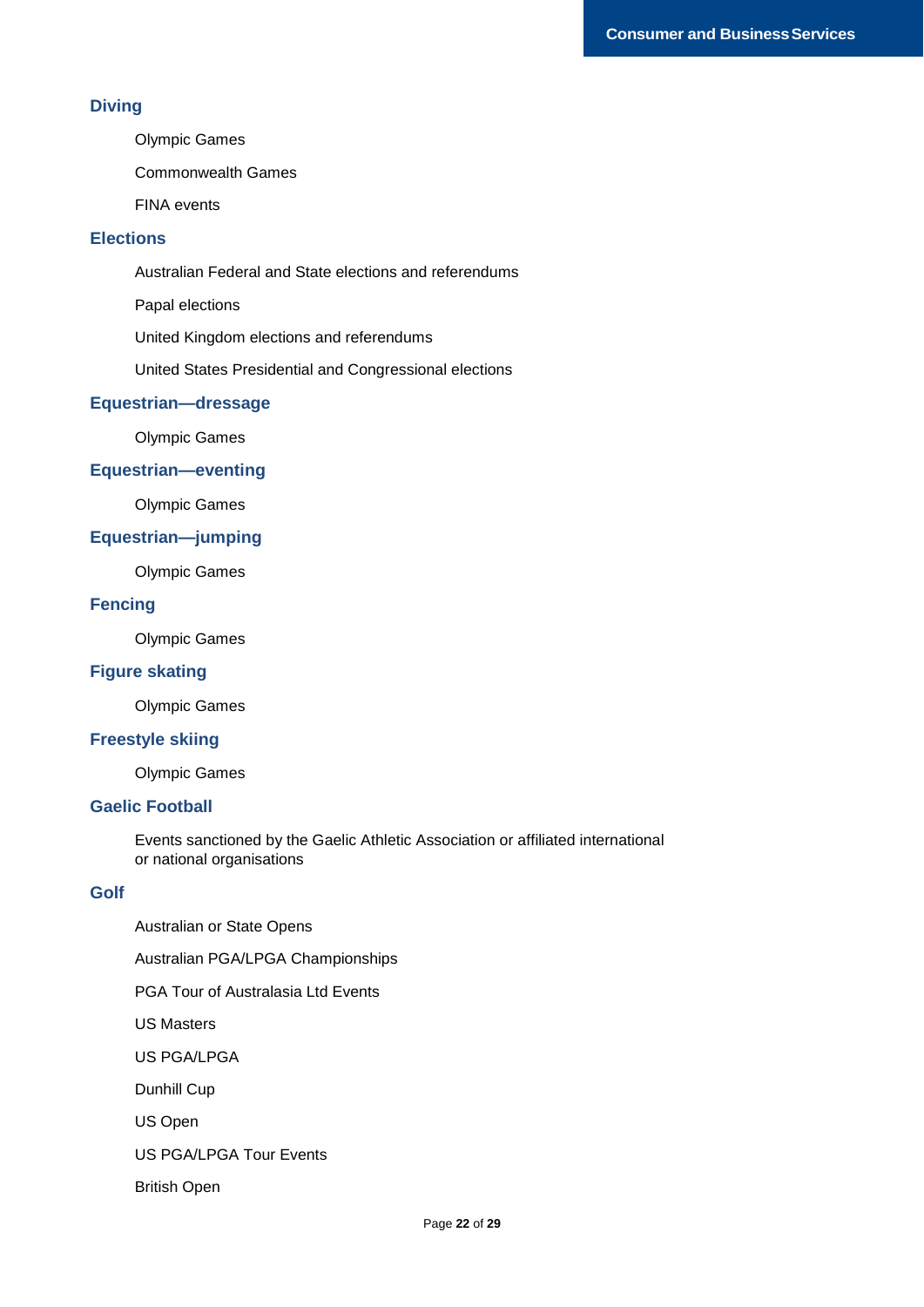#### World Match Play

Ryder Cup

European PGA/LPGA Tour Events

South African PGA/LPGA Tour Events

Japanese PGA/LPGA Tour Events

President's Cup

Other events (including 'Skins') sanctioned by Australian PGA/LPGA or an affiliated international organisation

Senior's Tour

#### **Gridiron (Non US)**

Canadian Football League

Most Valuable Player awards sanctioned by relevant recognised governing body

#### **Gymnastics—artistic**

Olympic Games

Commonwealth Games

## **Gymnastics—rhythmic**

Olympic Games

Commonwealth Games

## **Gymnastics—trampoline**

Olympic Games

Commonwealth Games

#### **Handball**

Olympic Games

Events sanctioned by the International Handball Federation or affiliated international or national organisations

#### **Hockey**

World Cup

International Senior Tournaments and Tests

Australian Championships

Other matches sanctioned by International Hockey Federation or Hockey Australia

Most Valuable Player awards sanctioned by relevant recognised governing body

Olympic Games

Commonwealth Games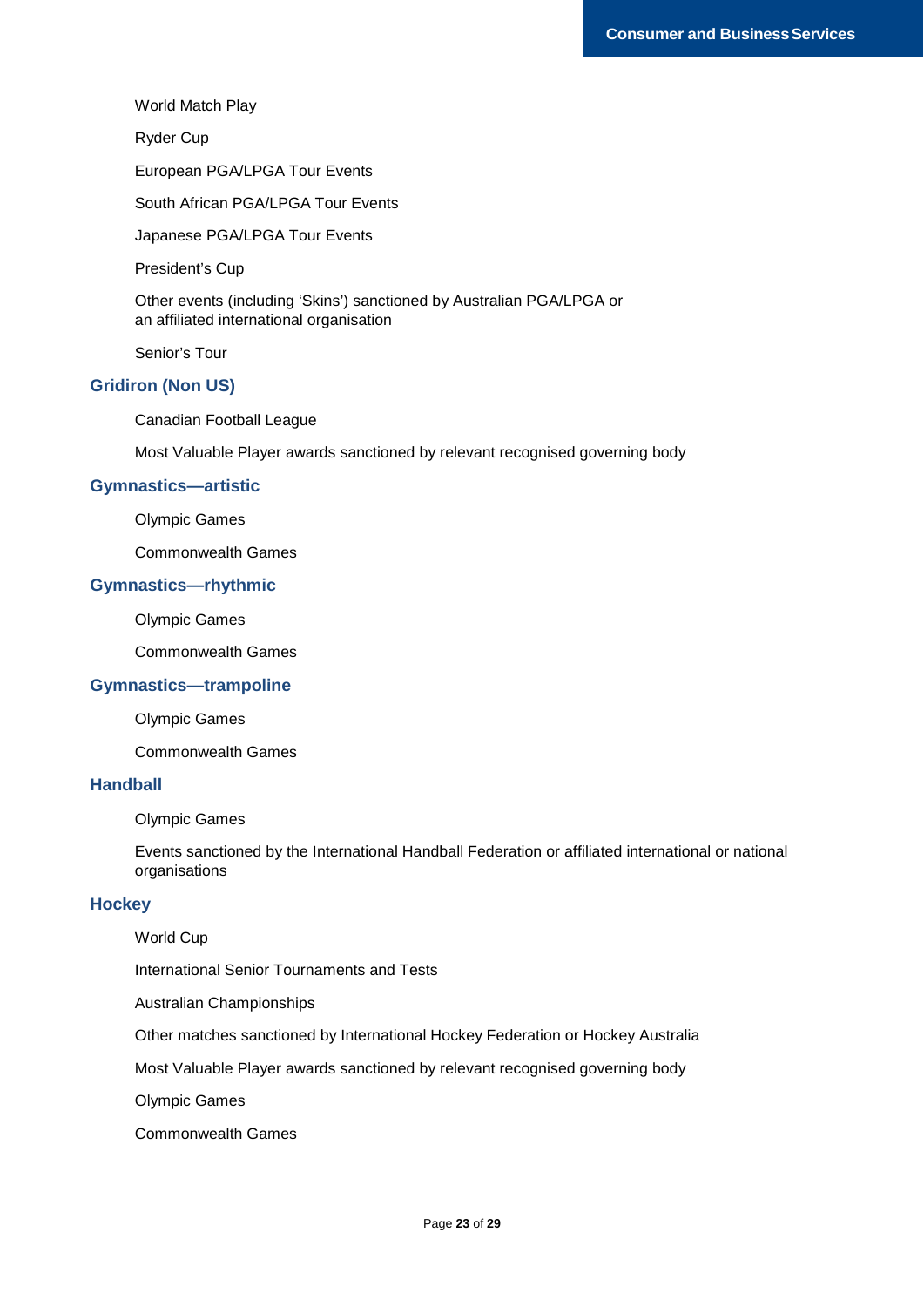### **Ice Hockey**

US National Hockey League Matches

Australian National Hockey League

Canadian National Hockey League Matches

International matches sanctioned by IHL

World Championships

Most Valuable Player awards sanctioned by relevant recognised governing body

Olympic Games

## **Judo**

Olympic Games

## **Lawn Bowls**

SA Premier League

Test Series

City of Adelaide Masters

State Number 1 Pennants (Grade 1)

Australian Sides Championship

SA State Championship Final Series

Trans Tasman Series

Asia Pacific Games

Club Keno Champion of Champions

Australian Indoor Championships

World Championships

Commonwealth Games

#### **Luge**

Olympic Games

#### **Modern Pentathlon**

Olympic Games

#### **Motor Sport**

World Formula One Grand Prix Championship Races and Series

World Grand Prix Championship Races and Series (Cars and Bikes)

World/Australian Touring Car Championships Rounds and Series

Indy Car Grand Prix Races

Bathurst 1,000 (Production and 2 litre classes)

State and National Sprintcar Championships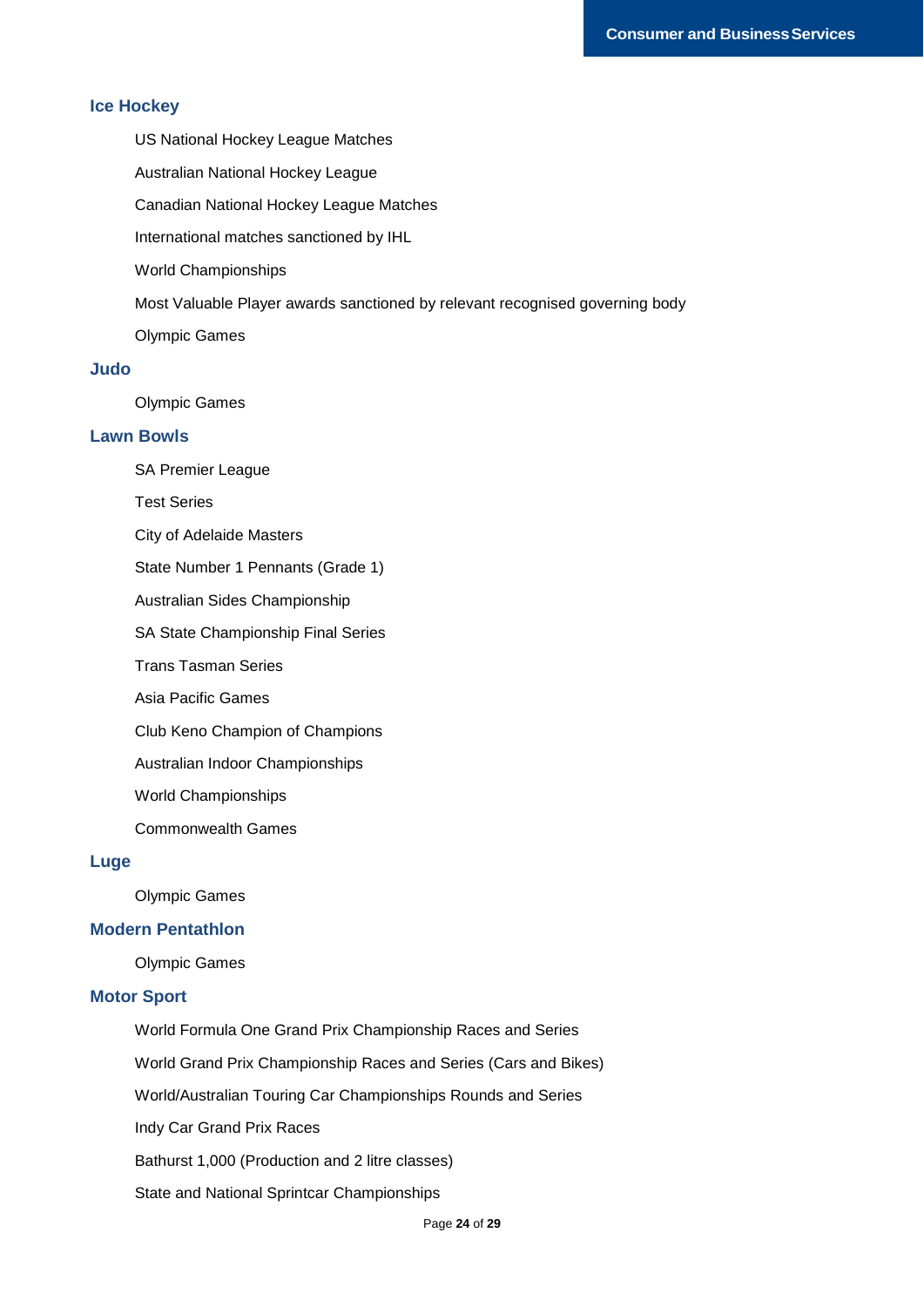#### Le Mans

Winston Cup

Indianapolis Races

British League Championships (speedway/Bikes)

Speedway Riders World Championships (Bikes)

Australian Rally Championships

World Rally Championships

## **Music**

Eurovision

## **Netball**

World Championships

Australian National Netball Championships

Australian National League Games

Other matches sanctioned by International Federation of Netball Associations (IFNA) or Netball Australia

## **Nordic Combined**

Olympic Games

## **Racing**

Intrastate races

Interstate races

Overseas races

#### **Rowing**

Olympic Games

#### **Rugby League**

International Tests

QRL Premiership Season Matches

State of Origin Series

World Sevens or Nines Tournaments

Special Matches sanctioned by NRL

Super League Matches (UK and Europe)

Most Valuable Player awards sanctioned by relevant recognised governing body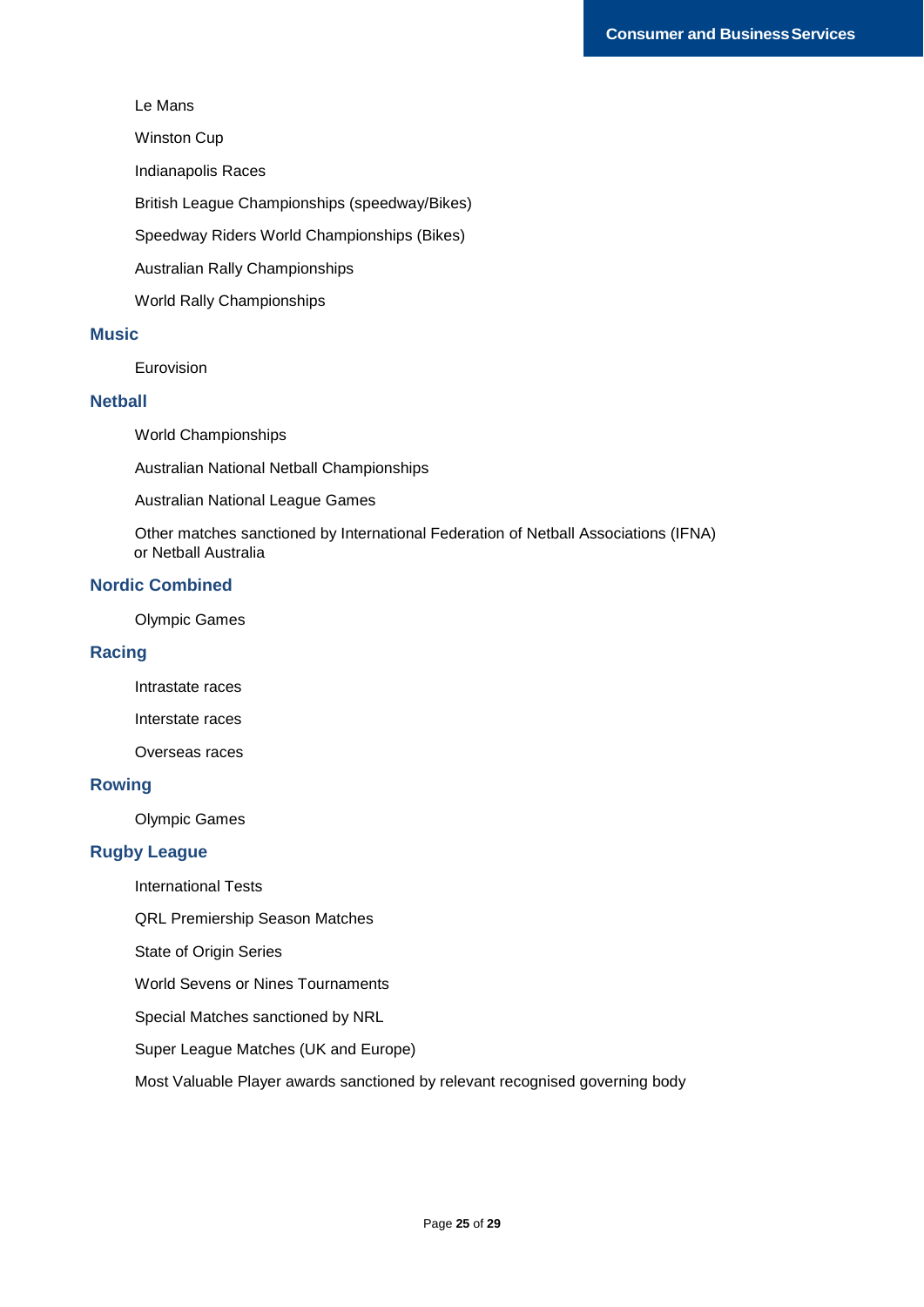## **Rugby Union**

Five/Six Nations Tournament Matches

NSW and Queensland Premiership Season Matches

International Test Matches

Hong Kong Sevens Matches

World Cup Matches

Tri-Nations Series Matches

Super 12 Games and Final Series

Interstate Matches

Special Matches sanctioned by ARU or Internal Rugby Board

Commonwealth Games

Most Valuable Player awards sanctioned by relevant recognised governing body

## **Sailing**

Olympic Games

#### **Shooting**

Olympic Games

Commonwealth Games

## **Short track speed skating**

Olympic Games

## **Skeleton**

Olympic Games

## **Ski jumping**

Olympic Games

## **Snooker**

World Professional Billiards and Snooker Association

Australian Billiards and Snooker Council

## **Snowboard**

Olympic Games

NRL Premiership Season Matches

#### **Soccer**

English and Scottish Premier League and First Division Matches

FA Cup Matches

European Winner Matches

World Cup Matches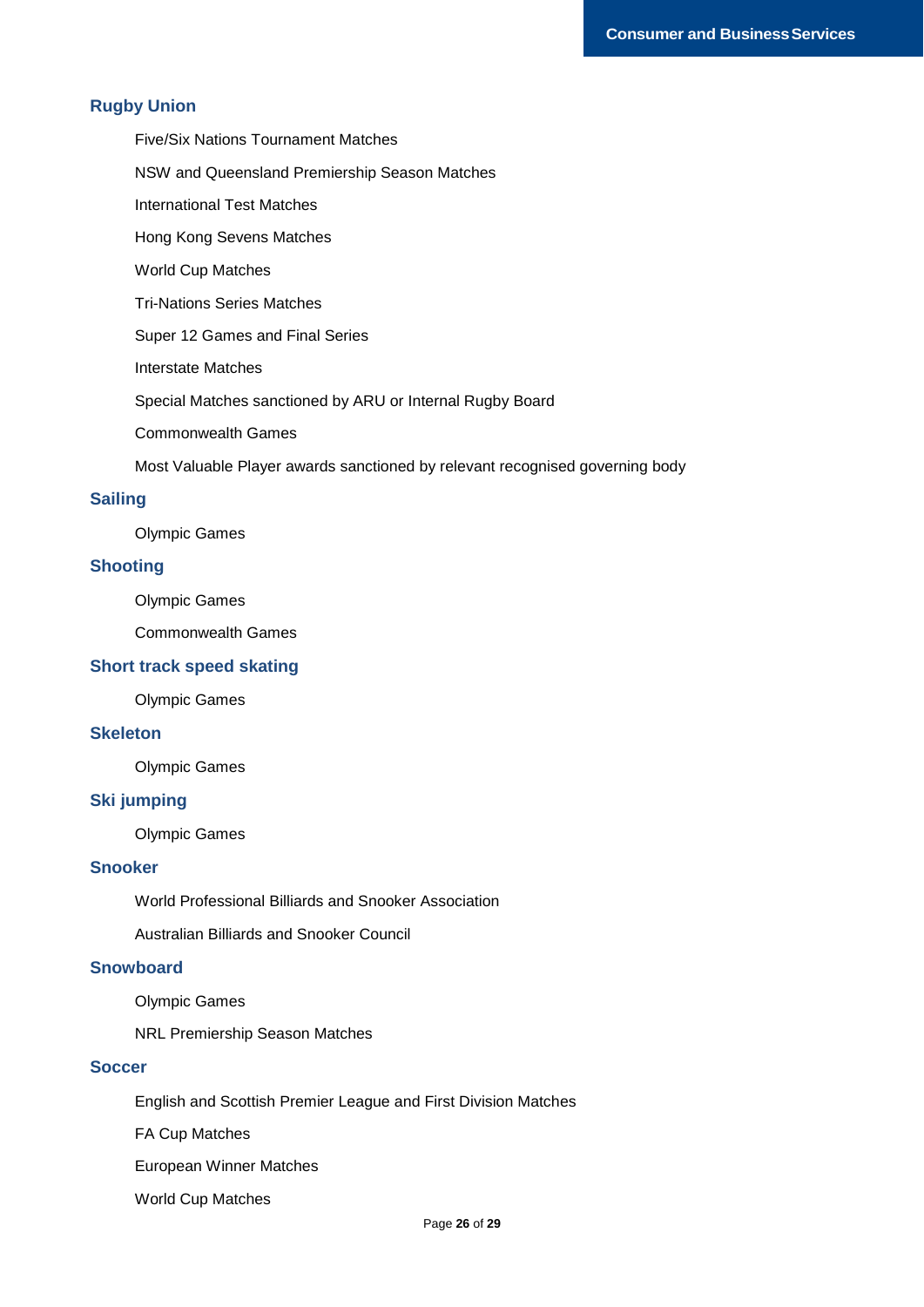Australian National Soccer League Matches

European Champions League Matches

Euro Championship Matches

UEFA affiliated countries - Cup, Premier, League, First Division Matches

Special matches sanctioned by Soccer Australia or FIFA

NSW State League - Super League Competition

Cup competitions sanctioned by an officially recognised affiliate of FIFA

USA Premier League and Cup Matches

African Championship Matches

South African Championship Matches

Most Valuable Player awards sanctioned by relevant recognised governing body

Olympic Games

#### **Softball**

Olympic Games

## **Speed skating**

Olympic Games

#### **Squash**

Commonwealth Games

#### **Surf Life Saving**

Australian Iron Man/Woman Championship Events

World Iron Man/Woman Championship Events

Uncle Toby's Super Series

Kellogg's Nutri Grain Series

Australian Surf Life Saving Championship Events

## **Surfing**

World Professional Men's and Women's Tour Events

## **Swimming**

Olympic Games

Commonwealth Games

FINA events

## **Synchronised swimming**

Olympic Games

Commonwealth Games

FINA events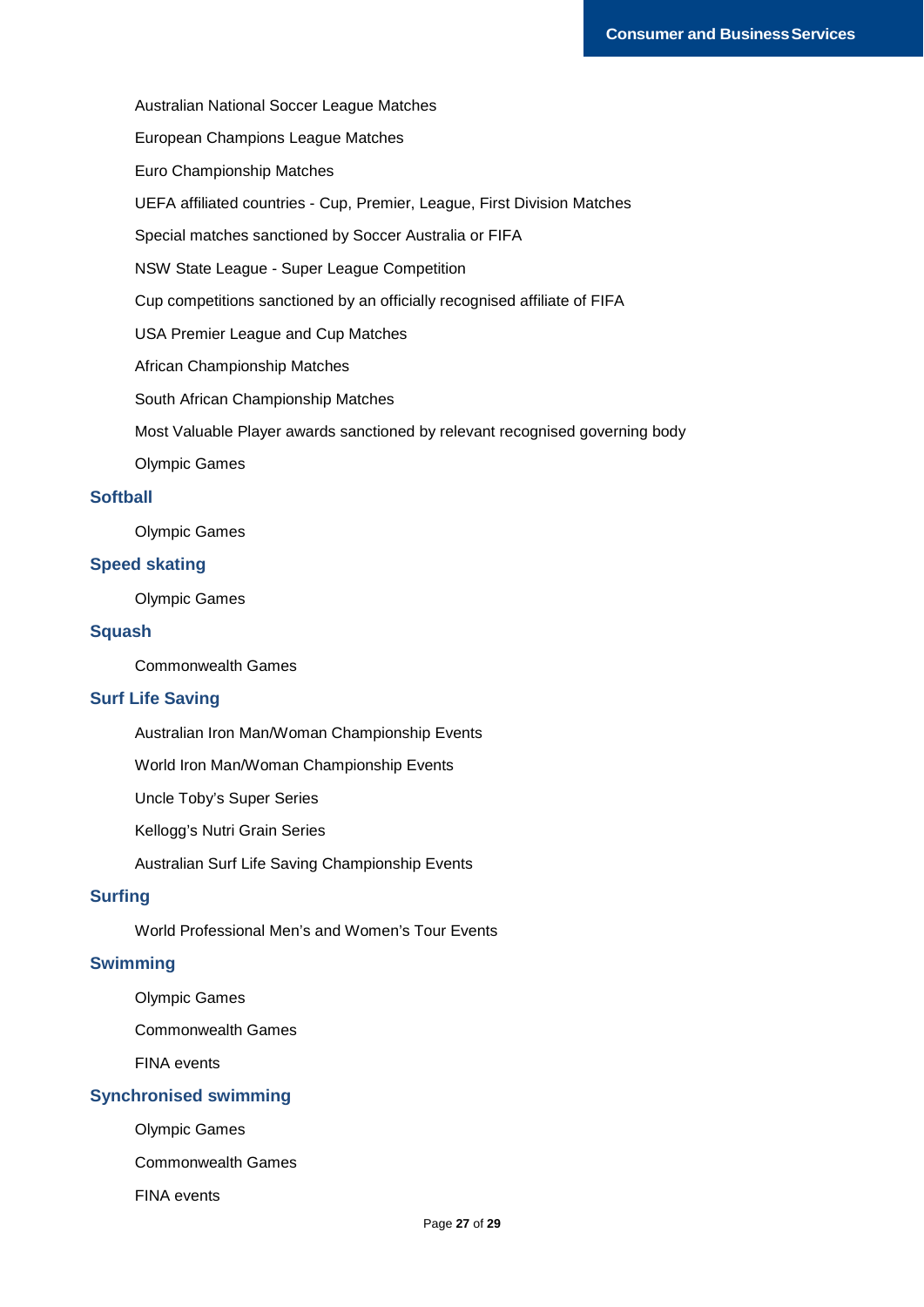#### **Table Tennis**

Olympic Games

Commonwealth Games

#### **Taekwondo**

Olympic Games

## **Tennis**

Grand Slam Tennis Events

Australian State Open Championships

Australian Indoor Championship

RIO Challenge (SA)

Davis Cup Events

Hopman Cup Events

Federation Cup Events

Special matches or tournaments sanctioned by Tennis Australia

ITP Tour Events

Mercedes Super 9 events

Olympic Games

#### **Triathlon**

Grand Prix Series/Events (Men and Women)

Iron Man and Woman

Hawaiian Series

Olympic Games

Commonwealth Games

## **Volleyball**

Olympic Games

Events sanctioned by the International Federation of Volleyball (FIVB) or affiliated international or national organisations.

Beach Volleyball Events sanctioned by FIVB or affiliated international or national organisations

#### **Water Polo**

Olympic Games

FINA events

## **Weightlifting**

Olympic Games

Commonwealth Games